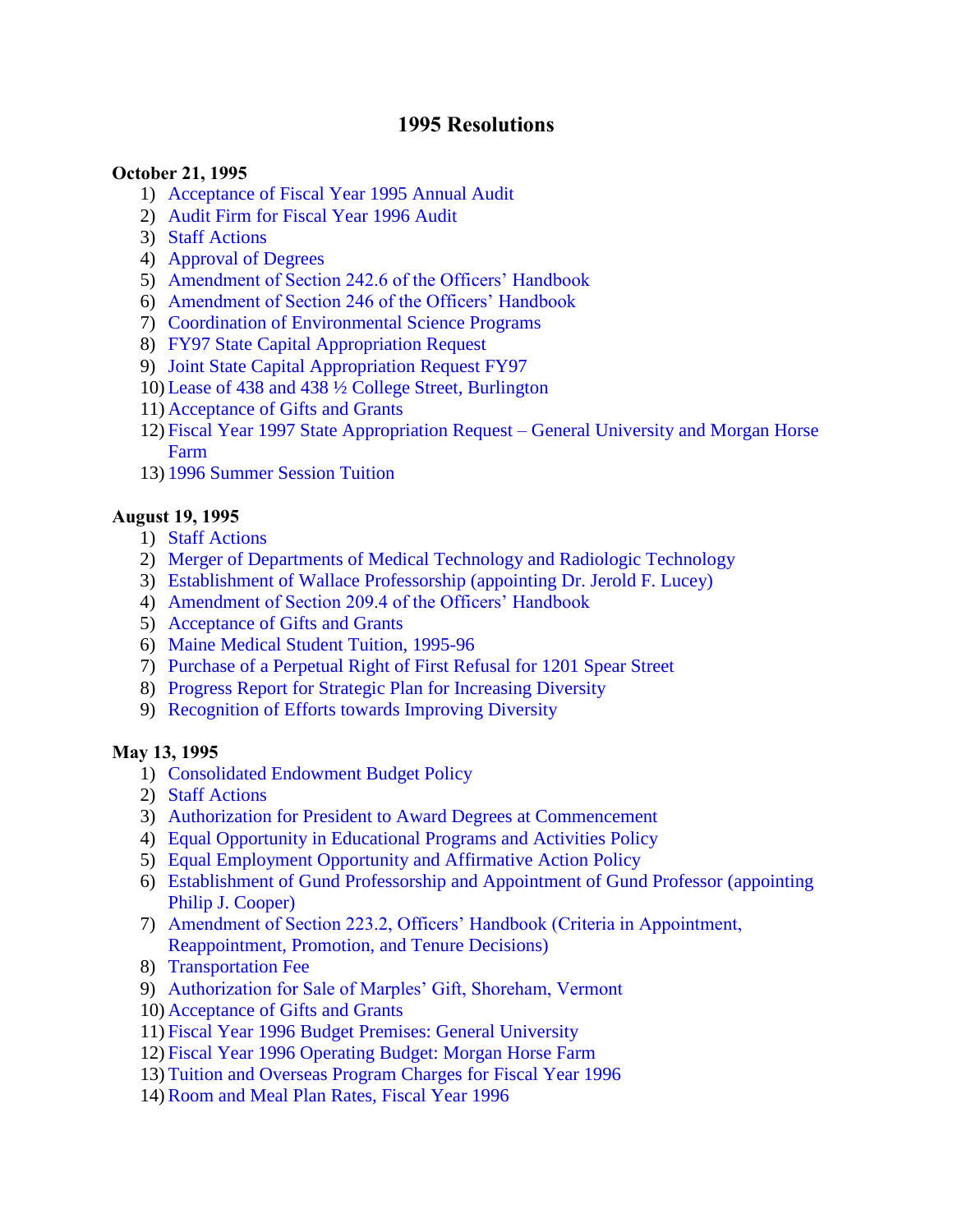15) [Fees for Fiscal Year 1996](#page-11-0)

- 16) Distance Learning [Authorization to Borrow](#page-11-0)
- 17) [Energy Savings Line-of-Credit](#page-12-0)
- 18) [Establishment of Account with the First Vermont Bank](#page-12-0)
- 19) [Establishment of Account with Vermont Federal Bank](#page-12-0)
- 20) [Signatory Authority –](#page-12-0) Checks
- 21) [Signatory Authority –](#page-13-0) Charitable Trusts
- 22) [Sale of Securities](#page-13-0)
- 23) Signatory Authority [UVM Pooled Income Fund](#page-14-0)
- 24) Signatory Authority [Purchase/Order Checks](#page-14-0)
- 25) [Establishment of Account with the Penn Security Bank and Trust Company](#page-14-0)
- 26)Banknorth [MicroACH/ Smart ACH](#page-15-0)
- 27)Banknorth [Sweep Account Service](#page-15-0)
- 28)Banknorth [Direct ACH Service](#page-16-0)
- 29)Banknorth [Desktop Banking Account Reconciliation Processing](#page-16-0)
- 30) [Signatory Authority –](#page-16-0) Endowment Funds
- 31) [Establishment of Account with the Howard Bank](#page-17-0)
- 32) [Transfers Between Corporate Accounts](#page-17-0)
- 33)[Joint Committee on Honorary Degrees](#page-18-0)

#### **February 4, 1995**

- 1) [Staff Actions](#page-19-0)
- 2) [Authorization for President to Award Degrees](#page-19-0)
- 3) [Elimination of Department of Technical Nursing](#page-19-0)
- 4) [Deed of Easement for Underground Telephone Line to New England Telephone from](#page-19-0)  Main Street South to P-F-C Complex
- 5) [Easements for Underground Utility Service for the Newman Center](#page-20-0)
- 6) [Acceptance of Gifts and Grants](#page-20-0)
- 7) [Ratification of Actions Involving Fletcher Allen Provider Corporation](#page-20-0)
- 8) [Authorization for Amendment of Articles of Association of University Medical](#page-21-0) Education Associates, Inc.
- 9) [Issues of Equal Opportunity and Diversity](#page-21-0)
- 10)[Commission on Racial Equality and Multicultural Education](#page-22-0)
- 11) [\(Resolution amending the Articles of Association due to the merging of UVM and](#page-23-0) FAHC)
- 12)[Retiring Trustees \(Sean Campbell, Alexander Newcomb, James Shea, Sallie Soule, and](#page-24-0)  Ruth Stokes)
- 13) [Police Services](#page-25-0)
- 14)[Joint Committee on Honorary Degrees](#page-26-0)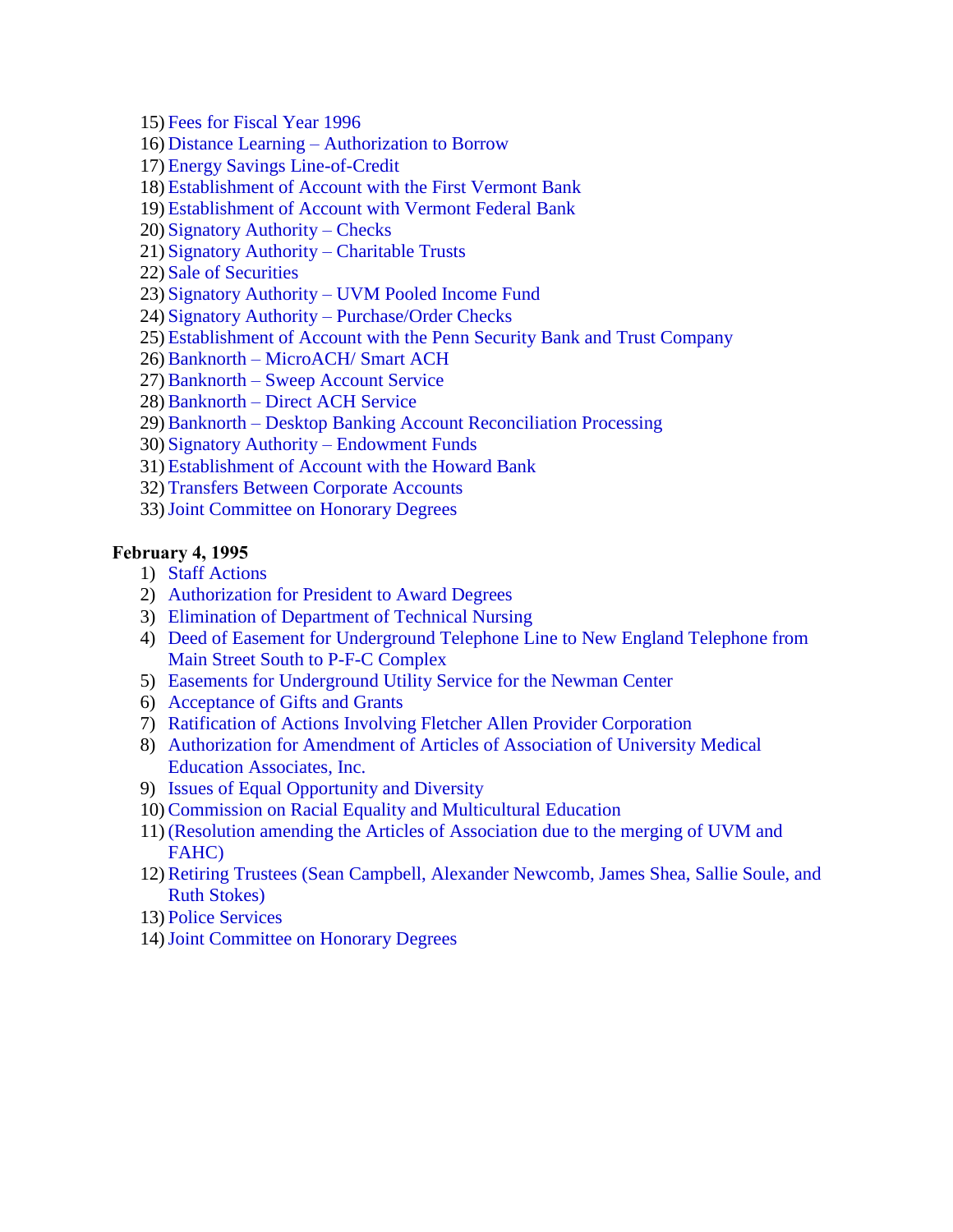### **RESOLUTIONS FULL BOARD**

#### **October 21, 1995**

#### <span id="page-2-0"></span>**AUDIT COMMITTEE**

#### **Acceptance of Fiscal Year 1995 Annual Audit**

WHEREAS, the books and accounts of the University of Vermont and State Agricultural College for the Fiscal Year ended June 30, 1995, have been audited by KPMG Peat Marwick, Certified Public Accountants, under the supervision of the Auditor of Accounts, State of Vermont, and the report of such audit published in detail in accordance with 16, V.S.A., Section 2281(a);

BE IT RESOLVED, that in accordance with authorization contained in the Bylaws, the Board hereby accepts such audit in lieu of the annual audit, and that the same be considered as the report of the Audit Committee.

#### **Audit Firm for Fiscal Year 1996 Audit**

RESOLVED, that the Board of Trustees authorizes the Interim Vice President for Administration to enter into a contract with KPMG Peat Marwick, Certified Public Accountants, to conduct the annual audit of the University and other related audits for and during the fiscal year ending June 30, 1996, under the terms and conditions of KPMG Peat Marwick's proposal dated January 20, 1993, and contingent upon receipt of a confirmation letter from KPMG Peat Marwick, consistent with the terms and conditions of said proposal. The annual audit shall be conducted in compliance with the requirements of the University Bylaws and state and federal law.

### **EDUCATIONAL POLICY COMMITTEE**

#### **Staff Actions**

RESOLVED, that the Board of Trustees receives the list of staff actions and approves leaves of absence noted within.

#### **Approval of Degrees**

RESOLVED, that the Board of Trustees approves the awarding of degrees to those students who have completed degree requirements and who have been recommended by their respective deans and approved by the Faculty Senate.

#### **Amendment of Section 242.6 of the Officers' Handbook**

RESOLVED, that the Board of Trustees approves the amendment of Section 242.6, Outside Professional Services, as recommended by the Faculty Senate.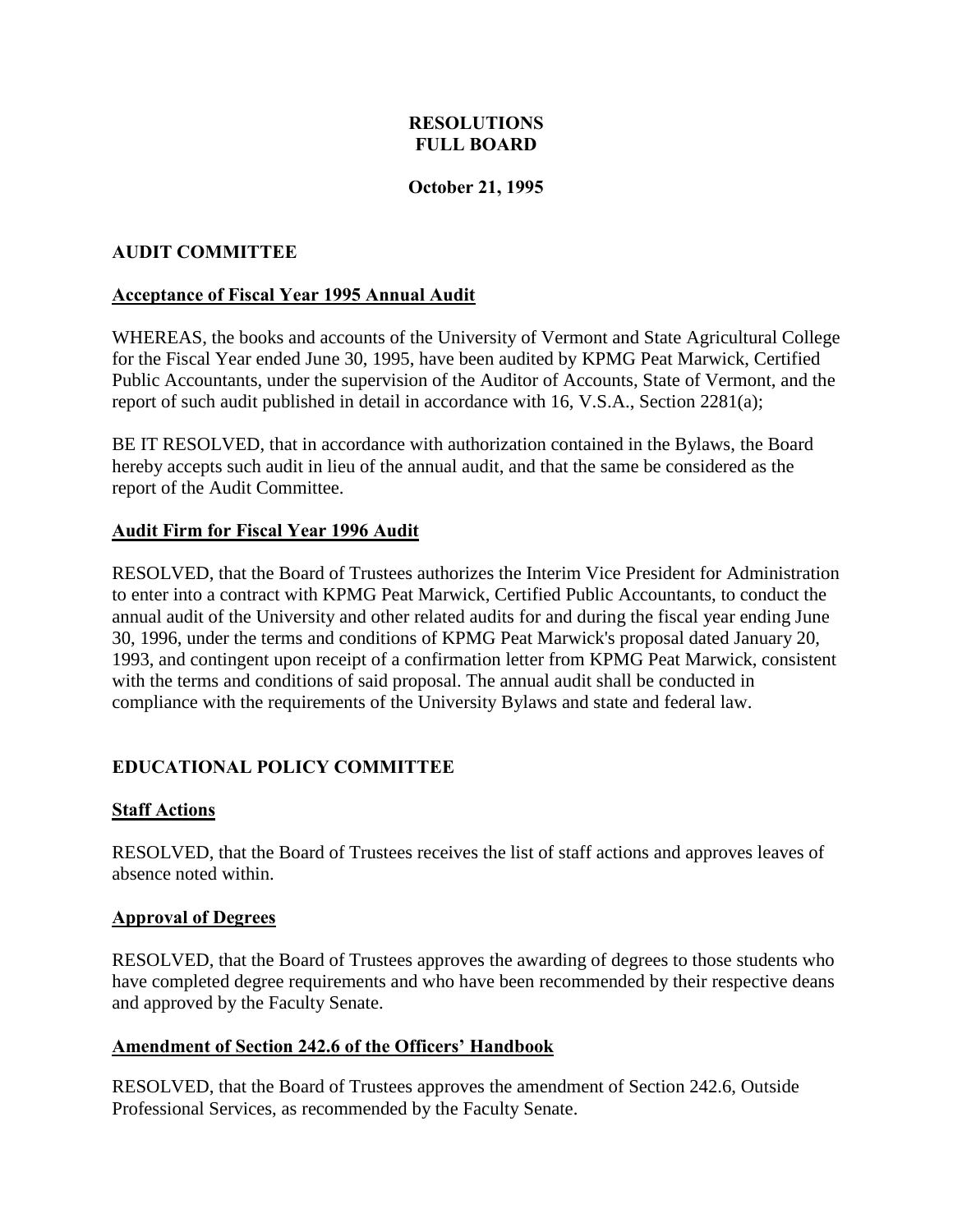### <span id="page-3-0"></span>**Amendment of Section 246 of the Officers' Handbook**

RESOLVED, that the Board of Trustees approves the amendment of Section 246, Sabbatical Leaves, as recommended by Faculty Senate.

### **Coordination of Environmental Science Programs**

BE IT RESOLVED, that the Board of Trustees emphatically urges the Provost's Office to conclude the negotiations relative to coordination and consolidation of the environmentallyoriented curriculum, especially the two Environmental Science programs now in existence on campus, in time to be reflected in next year's catalogue. The Board further requests a detailed update at the February meeting.

# **BUILDINGS AND GROUNDS COMMITTEE**

# **FY97 State Capital Appropriation Request**

RESOLVED, that the President be and hereby is authorized to request \$2,500,000 from the Governor and Legislature of the State of Vermont for Fiscal Year 1997 for upgrades to its Central Heating Plant.

## **Joint State Capital Appropriation Request FY97**

RESOLVED, that the President be and is authorized to jointly sponsor and request from the Governor and Legislature of the State of Vermont, with other Vermont agencies and departments, a capital appropriation request for fiscal year 1997 in the amount of \$500,000 for renovations to Carrigan Hall for the Vermont Center for Food Science.

### **Lease of 438 and 438 ½ College Street, Burlington**

WHEREAS, the Roman Catholic Diocese of Burlington, Vermont, has offered to lease the property located at 438 and 438 ½ College Street to the University for a term of fifty (50) years; and

WHEREAS, this property is adjacent to the University's main campus westerly of Waterman Building and easterly of 86 South Williams Street; and

WHEREAS, a lease of this property is compatible with the long-range Campus Master Plan;

THEREFORE, BE IT RESOLVED, that the Board of Trustees hereby authorizes the President or Interim Vice President for Administration, or their successors, to negotiate the lease of the property for non-residential University use and to execute any and all instruments necessary to accomplish that purpose.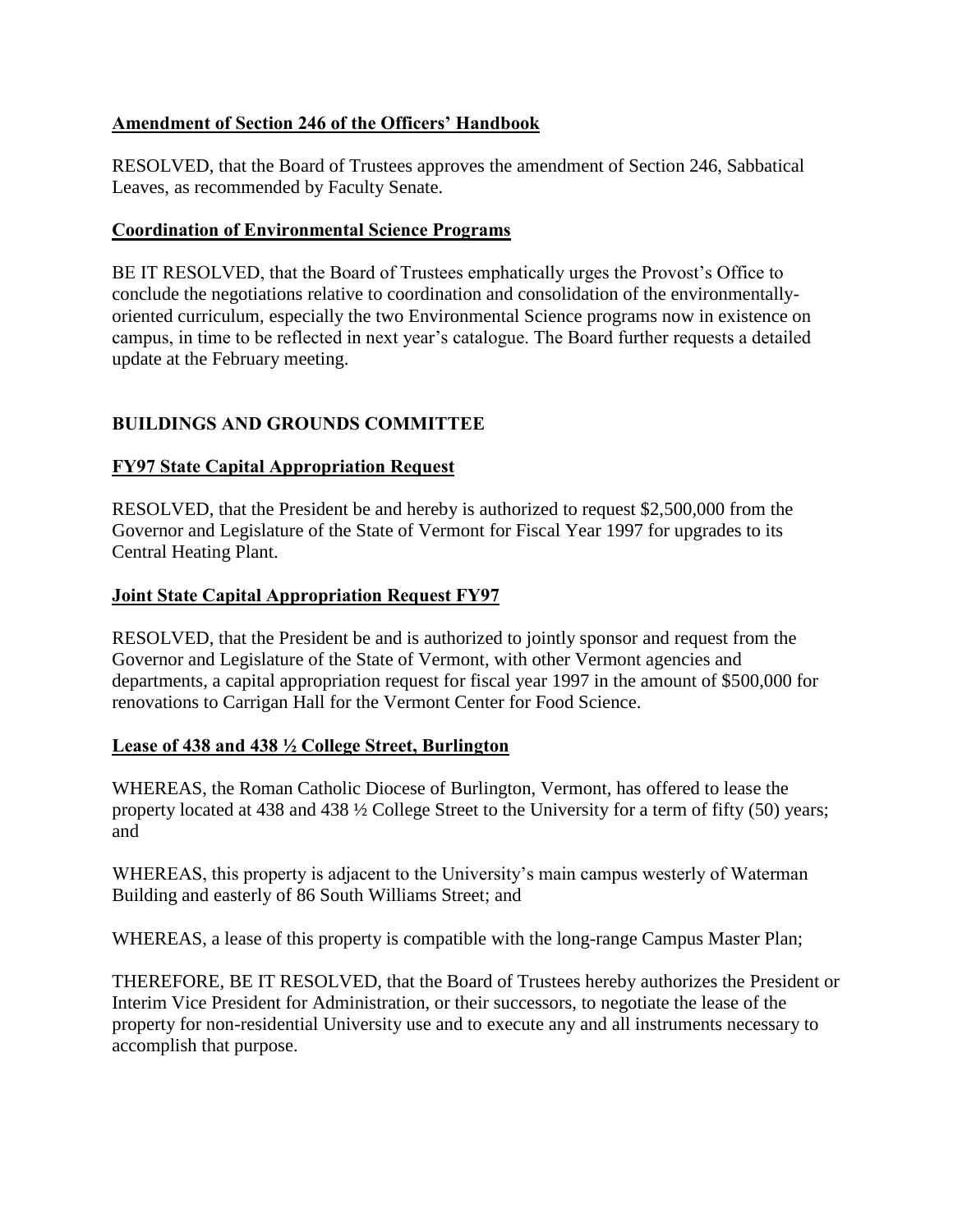<span id="page-4-0"></span>BE IT FURTHER RESOLVED, that the Secretary or Assistant Secretary will provide certificates of incumbency, as required, showing the names and signatures of those persons appointed to any of the positions heretofore mentioned.

BE IT FURTHER RESOLVED, that any officer of this corporation is hereby authorized to certify this resolution to whom it may concern.

# **FINANCE AND BUDGET COMMIITEE**

## **Acceptance of Gifts and Grants**

RESOLVED, that the Board of Trustees hereby accepts gifts in the amount of \$1,500,401 for the period July 1, 1995 through September 22, 1995, and grants/contracts in the amount of \$17,346,983 for the period May 1, 1995, through July 31, 1995.

## **Fiscal Year 1997 State Appropriation Request - General University and Morgan Horse Farm**

RESOLVED, that the President be and hereby is authorized to request from the Governor and the Legislature of the State of Vermont an appropriation for general operations of The University of Vermont in the amount of \$27,276,493 for Fiscal Year 1997.

BE IT FURTHER RESOLVED, that the President be and hereby is authorized to request an appropriation for general operations of the Morgan Horse Farm in the amount of \$10,941 for Fiscal Year 1997.

### **1996 Summer Session Tuition**

RESOLVED, that the Board of Trustees hereby approves increases in tuition for the Summer Session and for Off-Campus and Distance Learning courses from \$206 to \$216 per credit hour for in-state students and from \$448 to \$484 per credit hour for out-of-state students, the increases to become effective with the 1996 Summer Session.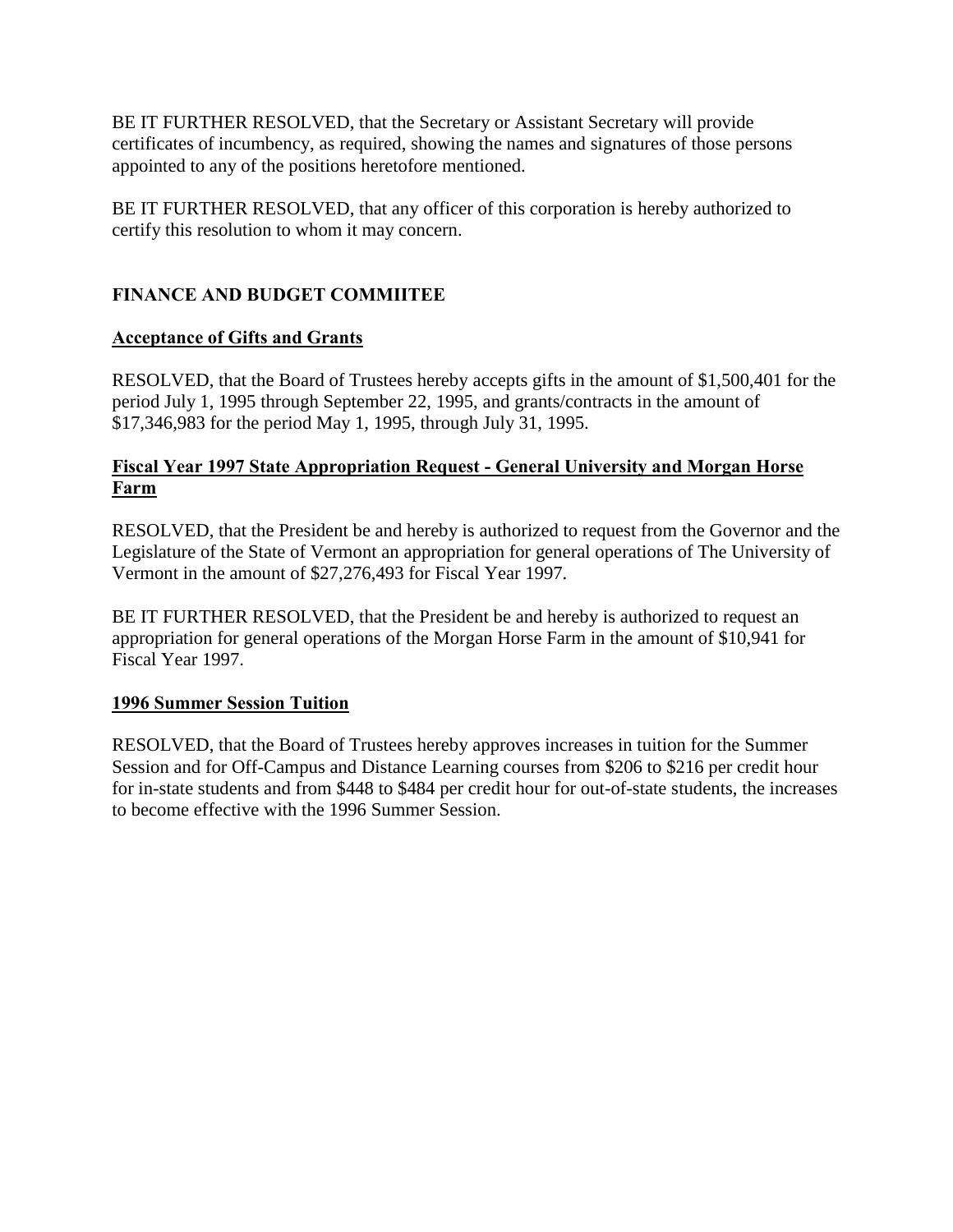### **RESOLUTIONS FULL BOARD**

### **August 19, 1995**

## <span id="page-5-0"></span>**EDUCATIONAL POLICY COMMITTEE**

#### **Staff Actions**

RESOLVED, that the Board of Trustees receives the list of staff actions and approves leaves of absence noted within.

#### **Merger of Departments of Medical Technology and Radiologic Technology**

RESOLVED, that the Board of Trustees approves the merger of the Departments of Medical Technology and Radiologic Technology in the School of Allied Health Sciences into a Department of Biomedical Technologies.

#### **Establishment of Wallace Professorship**

RESOLVED, that the Board of Trustees approves the establishment of the Harry W. Wallace Professorship of Neonatology in the Department of Pediatrics and the appointment of Dr. Jerold F. Lucey, Professor of Pediatrics, as the first Wallace Professor.

#### **Amendment of Section 209.4 of the Officers' Handbook**

RESOLVED, that the Board of Trustees approves the amendment of Section 209.4, Lecturers, as recommended by the Faculty Senate.

### **FINANCE AND BUDGET COMMITTEE**

#### **Acceptance of Gifts and Grants**

RESOLVED, that the Board of Trustees hereby accepts gifts in the amount of \$2,281,598 for the period of April 11, 1995 through June 10, 1995, and grants/contracts in the amount of \$10,317,339 for the period of February 1, 1995, through April 30, 1995.

#### **Maine Medical Student Tuition, 1995-96**

RESOVLED, that the Board of Trustees hereby approves the following change in the College of Medicine tuition rate for the 1995-96 academic year: Maine regional compact student tuition for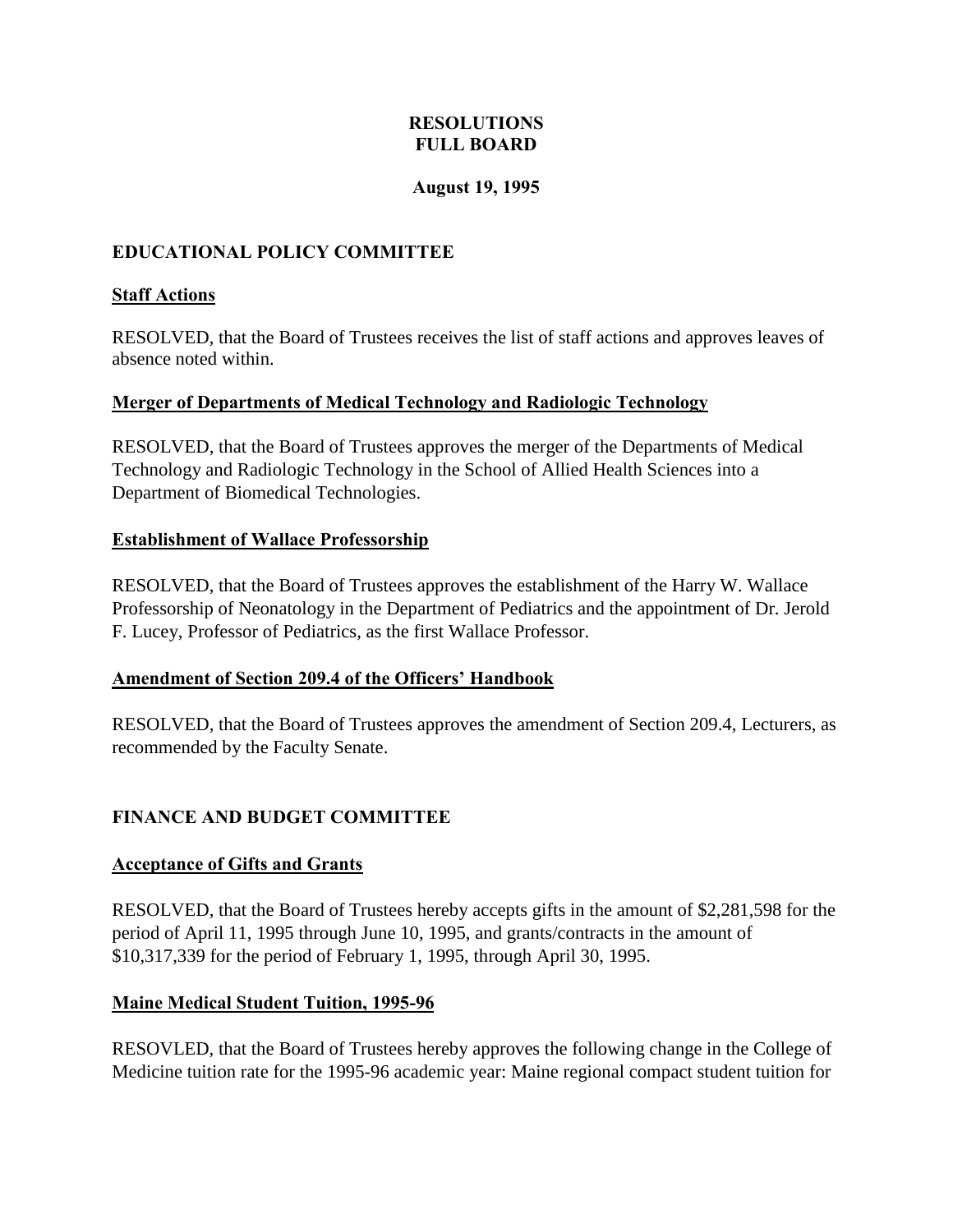<span id="page-6-0"></span>fourth-year students from \$17,730-\$18,240. This will supersede the resolution of May 12, 1995 which had set this tuition at \$16,570.

# **FULL BOARD**

# **Purchase of Perpetual Right of First Refusal for 1201 Spear Street**

WHEREAS, the Herbert and Joan Martin property located at 1201 Spear Street is adjacent to the southerly of the University's 33 acre Edlund 1968 Tract on the westerly side of Spear Street; and

WHEREAS, purchase of this property is compatible with the long-range Campus Master Plan;

THEREFORE, BE IT RESOLVED, that the Board of Trustees hereby authorizes the President or Interim Vice President for Administration, or their successors, to negotiate a perpetual right of first refusal for the property and to execute any and all instruments necessary to accomplish that purpose.

BE IT FURTHER RESOLVED, that the Secretary or Assistant Secretary will provide certificates of incumbency, as required, showing the names and signatures of those persons appointed to any of the positions heretofore mentioned.

BE IT FURTHER RESOLVED, that any officer of this corporation is hereby authorized to certify this resolution to whom it may concern.

### **Progress Report for Strategic Plan for Increasing Diversity**

WHEREAS, this Board requested from the President by resolution issued at its February 1995 meeting the development of a strategic plan for increasing diversity at this University as more particularly described in such resolution; and

WHEREAS, the President made initial report as requested at the May 1995 meeting of this Board; and further report through University officers at this August meeting of the Board; and

WHEREAS, the President, through the senior administration has established goals and timetables pursuant to the direction of this Board at its February 1995 meeting;

BE IT RESOLVED, that the Board accepts the August 1995 report of the President and directs that he, through himself and/or appropriate members of the administration, demonstrate progress toward such goals consistent with good faith efforts and legal requirements; and

BE IT FURTHER RESOLVED, that the President through himself and/or appropriate members of the administration report on progress toward goals periodically to this Board; consult as necessary and desirable with the ad hoc Committee on Diversity established by this Board at its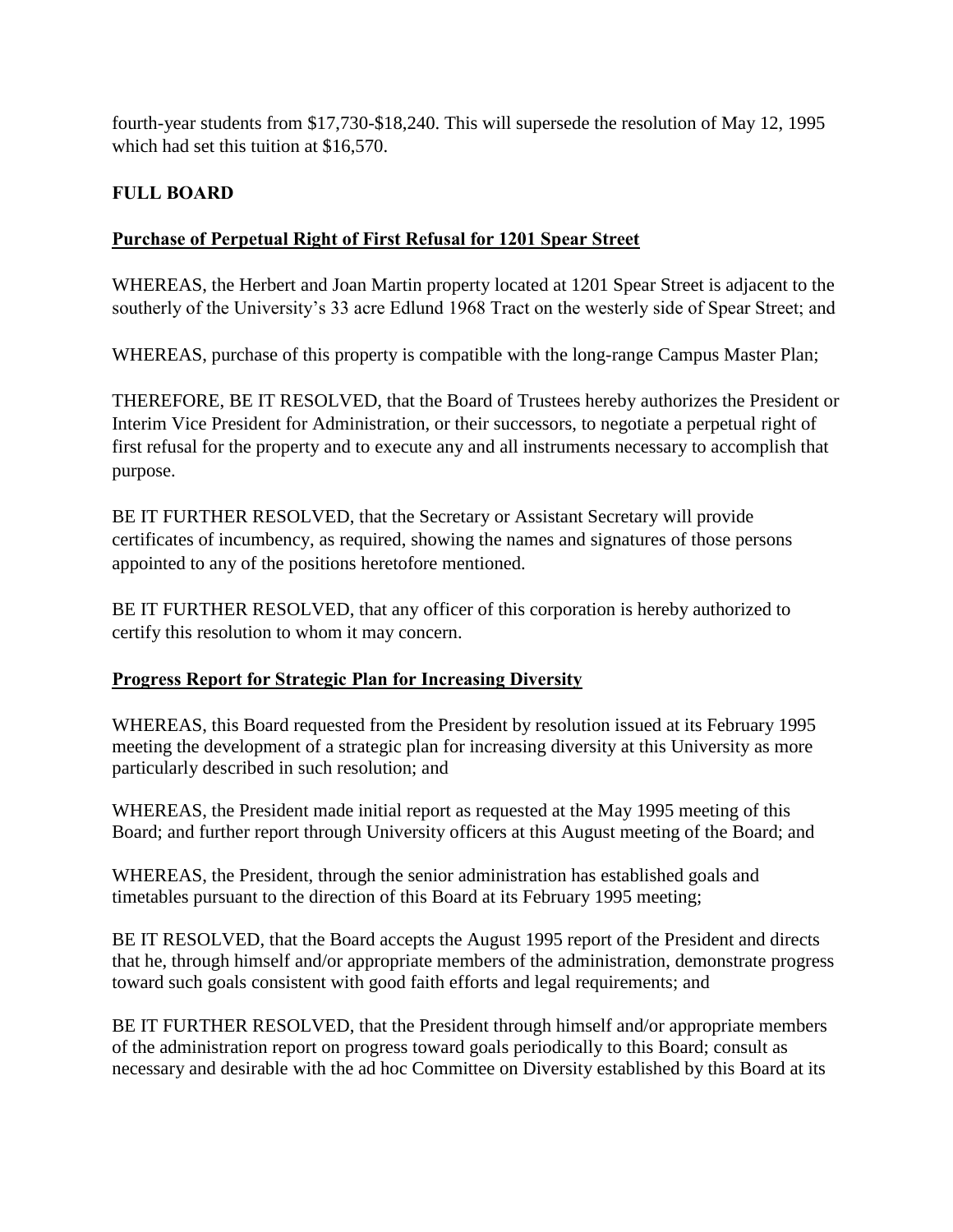<span id="page-7-0"></span>May 1995 meeting; and, as directed by this Board in its February 1995 resolution, make comprehensive report on progress toward goals at the May 1996 meeting of this Board.

# **Recognition of Efforts towards Improving Diversity**

BE IT RESOLVED, that this Board recognize the outstanding and dedicated work of the administration, and President Salmon in particular, toward initiating a substantial effort for improving diversity on this campus as well as in dealing with the multitude of issues resulting from the cost pressures being exerted on the University.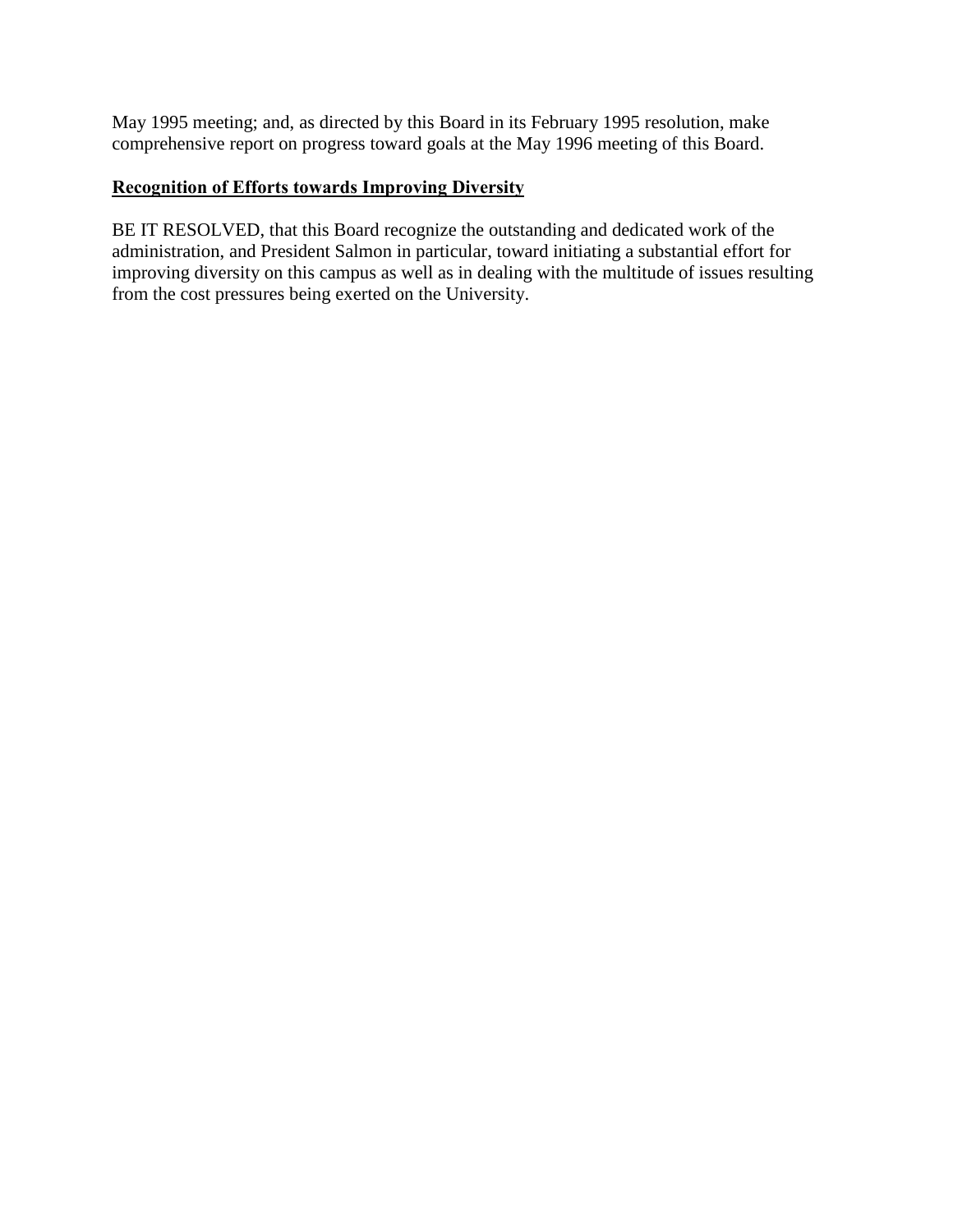### **RESOLUTIONS FULL BOARD**

### **May 13, 1995**

#### <span id="page-8-0"></span>**INVESTMENT COMMITTEE**

#### **Consolidated Endowment Budget Policy**

RESOLVED, that the annual budgets for spending from the Endowment Fund be set at 4.5 percent of the average market value for the previous 13 quarters. The Investment Committee shall have the option of phasing in this new methodology over a period not to exceed five years.

#### **EDUCATIONAL POLICY COMMITTEE**

#### **Staff Actions**

RESOLVED, that the Board of Trustees receives the list of staff actions and approves leaves of absence noted within.

#### **Authorization for President to Award Degrees at Commencement**

RESOLVED, that the Board of Trustees authorizes the President to award degrees in course at the associate, bachelor's, master's, doctoral, and fifth-year certificate level to the students of The University of Vermont who, on or before May 19, 1995, are certified by the deans and recommended by the Faculty Senate for their appropriate degrees. The list of names of the students to whom these degrees are awarded shall be recorded as part of the permanent minutes of this meeting.

#### **Equal Opportunity in Educational Programs and Activities Policy**

RESOLVED, that the Board of Trustees approves the Equal Opportunity in Educational Programs and Activities Policy as follows: "The University of Vermont and State Agricultural College is committed to a policy of equal educational opportunity. The University therefore prohibits discrimination on the basis of race, color, religion, national or ethnic origin, age, sex, sexual orientation, marital status, or disability, as those terms are defined under applicable law, in admitting students to its programs and facilities and in administering its admissions policies, educational policies, scholarships and loan programs, athletic, and other institutionally administered programs or activities made available to students at the University. The University also prohibits unlawful harassment defined in 16 V.S.A. §11{a)(26) as verbal or physical conduct based on a student's race, creed, color, national origin, sex, sexual orientation, marital status, or disability and which has the purpose or effect of substantially interfering with a student's educational performance or creating an intimidating, hostile, or offensive environment.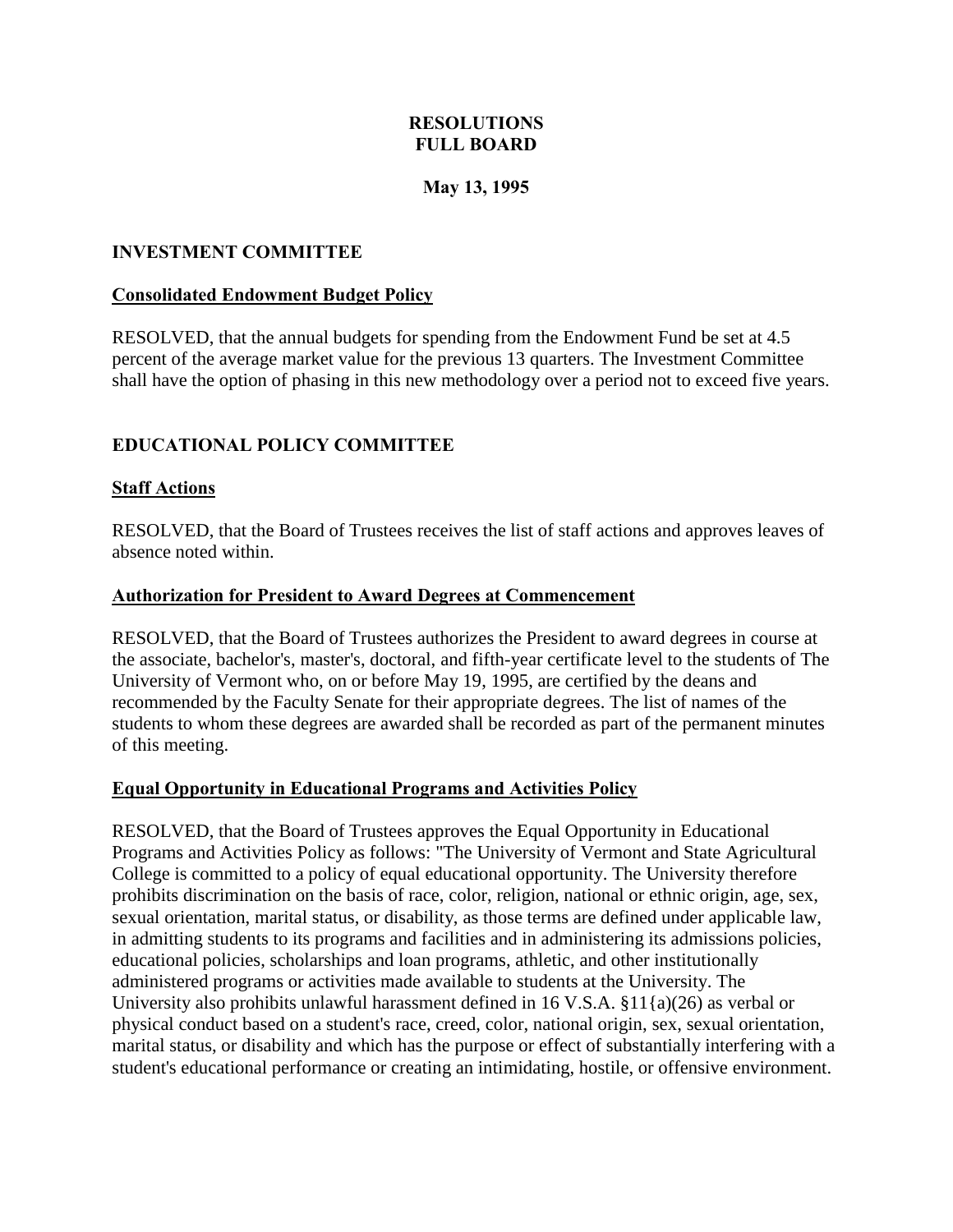<span id="page-9-0"></span>Sexual harassment is more fully defined in the University's Policies and Procedures Governing Complaints of Discrimination and Sexual Harassment."

BE IT FURTHER RESOLVED, that the Board of Trustees delegates to the President the responsibility for developing educational programs designed to prevent harassment and developing procedures for handling complaints, consistent with the requirements of 16 V.S.A. §2284.

### **Equal Employment Opportunity and Affirmative Action Policy**

RESOLVED, that the Board of Trustees approves the Equal Employment Opportunity and Affirmative Action Policy as follows: "The University of Vermont and State Agricultural College is committed to a policy of equal employment opportunity and to a program of affirmative action in order to fulfill that policy. The University will accordingly recruit and hire into all positions qualified persons in light of job-related requirements, and will not unlawfully discriminate against applicants and employees in employment matters on the basis of unlawful criteria, such as race, color, religion, national origin, sex, sexual orientation, disability, age, or status as a disabled or Vietnam-Era Veteran, as these terms are defined under applicable law. In addition, The University of Vermont recognizes that sexual harassment is a form of unlawful sex discriminations, and it is therefore the policy of the University that sexual harassment will not be tolerated"

## **Establishment of Gund Professorship and Appointment of Gund Professor**

RESOLVED, that the Board of Trustees approves the establishment of the Gund Chair in Liberal Arts and approves the appointment of Phillip J. Cooper as the Gund Professor of Liberal Arts.

### **Amendment of Section 223.2, Officers' Handbook (Criteria in Appointment, Reappointment, Promotion, and Tenure Decisions)**

RESOLVED, that the Board of Trustees approves the amendment of Sections 223.2 of the Officers' Handbook that pertains to the importance of academic advising in evaluations of teaching, as recommended by the Faculty Senate.

# **BUILDINGS AND GROUNDS COMMITTEE**

### **Transportation Fee**

RESOLVED, that the Transportation Fee be increased from \$22 to \$23 per semester effective August 27, 1995, for students enrolled for 12 credit hours or more; and,

BE IT FURTHER RESOLVED, that the fee for students enrolled in between four and 11 credit hours be calculated proportionally as part of the comprehensive fee for part-time students.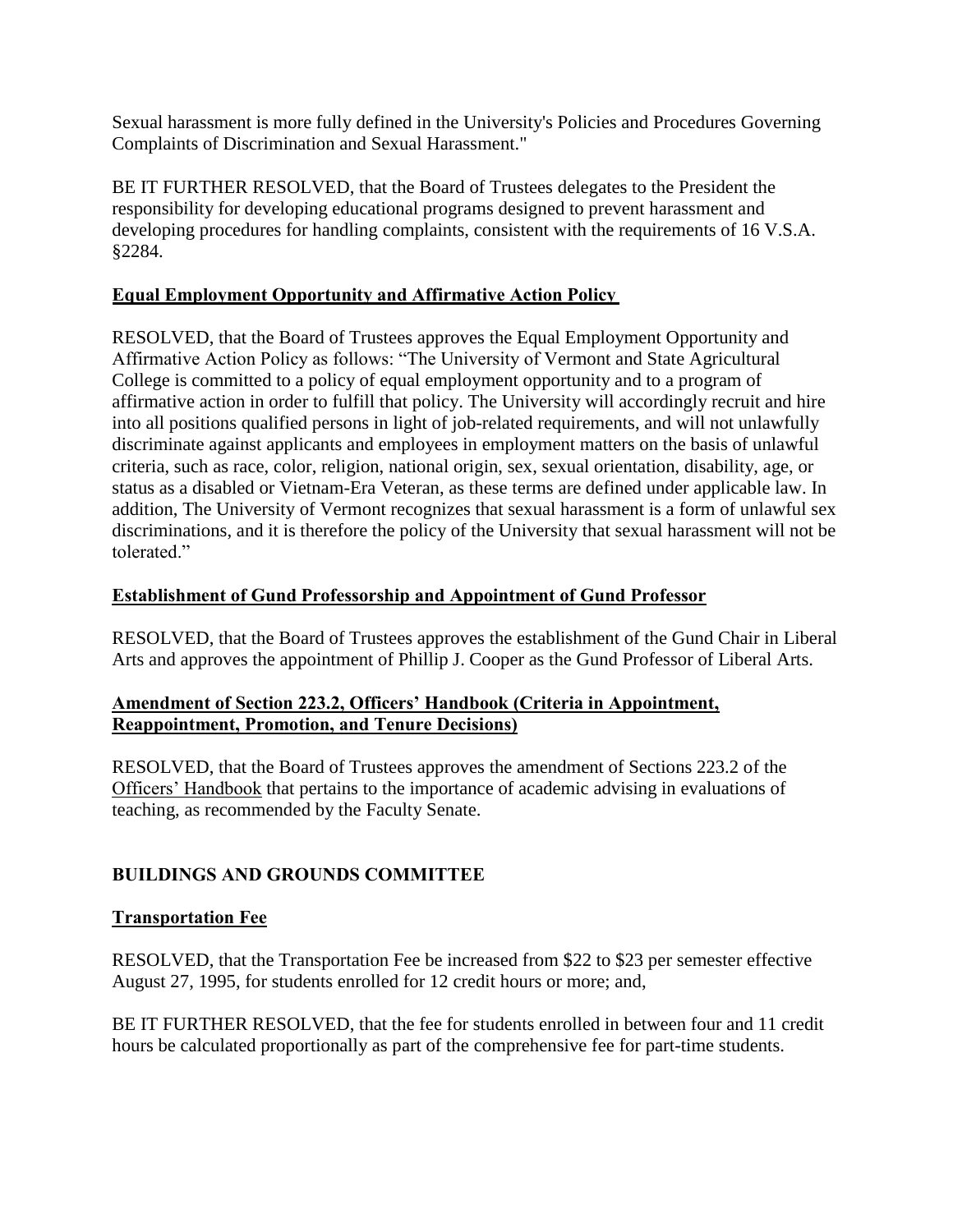## <span id="page-10-0"></span>**Authorization for Sale of Marples' Gift, Shoreham, Vermont**

WHEREAS, the University has acquired from Robert and Helen Marples an unrestricted gift of property located in Happy Evie Lakeshore Development in the Town of Shoreham containing a summer camp; and

WHEREAS, the University has no educational use for the property;

THEREFORE, BE IT RESOLVED, that the Board of Trustees hereby authorizes the President or Interim Vice President for Administration, or their successors, to sell or otherwise dispose of this property and to execute any and all instruments necessary to accomplish that purpose, and further, that any officer of this corporation is hereby authorized to certify this resolution to whom it may concern.

BE IT FURTHER RESOVLED, that the Secretary or Assistant Secretary will provide certificates of incumbency, as required, showing the names and signatures of those persons appointed to any of the positions heretofore mentioned.

# **FINANCE AND BUDGET COMMITTEE**

#### **Acceptance of Gifts and Grants**

RESOLVED, that the Board of Trustees hereby accepts gifts in the amount of \$2,244,672 for the period January 13, 1995, through April 10, 1995, and grants/contracts in the amount of \$11,531,144 for the period November 1, 1994, through January 31, 1995.

### **Fiscal Year 1996 Budget Premises: General University**

RESOLVED, that the Board of Trustees hereby approves the budget premises for the Fiscal Year 1996 which lead to a General Fund operating budget for the University of \$132,847,000, as described in the attached materials, and authorizes the President to proceed with detailed budget preparation in accordance with these premises.

### **Fiscal Year 1996 Operating Budget: Morgan Horse Farm**

RESOLVED, that the Board of Trustees approves the recommended operating budget for the Morgan Horse Farm for Fiscal Year 1996 in the amount of \$299,923.

### **Tuition and Overseas Program Charges for Fiscal Year 1996**

RESOLVED, that the Board of Trustees hereby approves increases in the following tuition rates effective with the 1995-96 academic year:

a. In-state tuition from \$6,210 to \$6,468 per year, or \$269.50 per credit hour.

b. Out-of-state tuition from \$15,516 to \$16,164 per year, or \$673.50 per credit hour.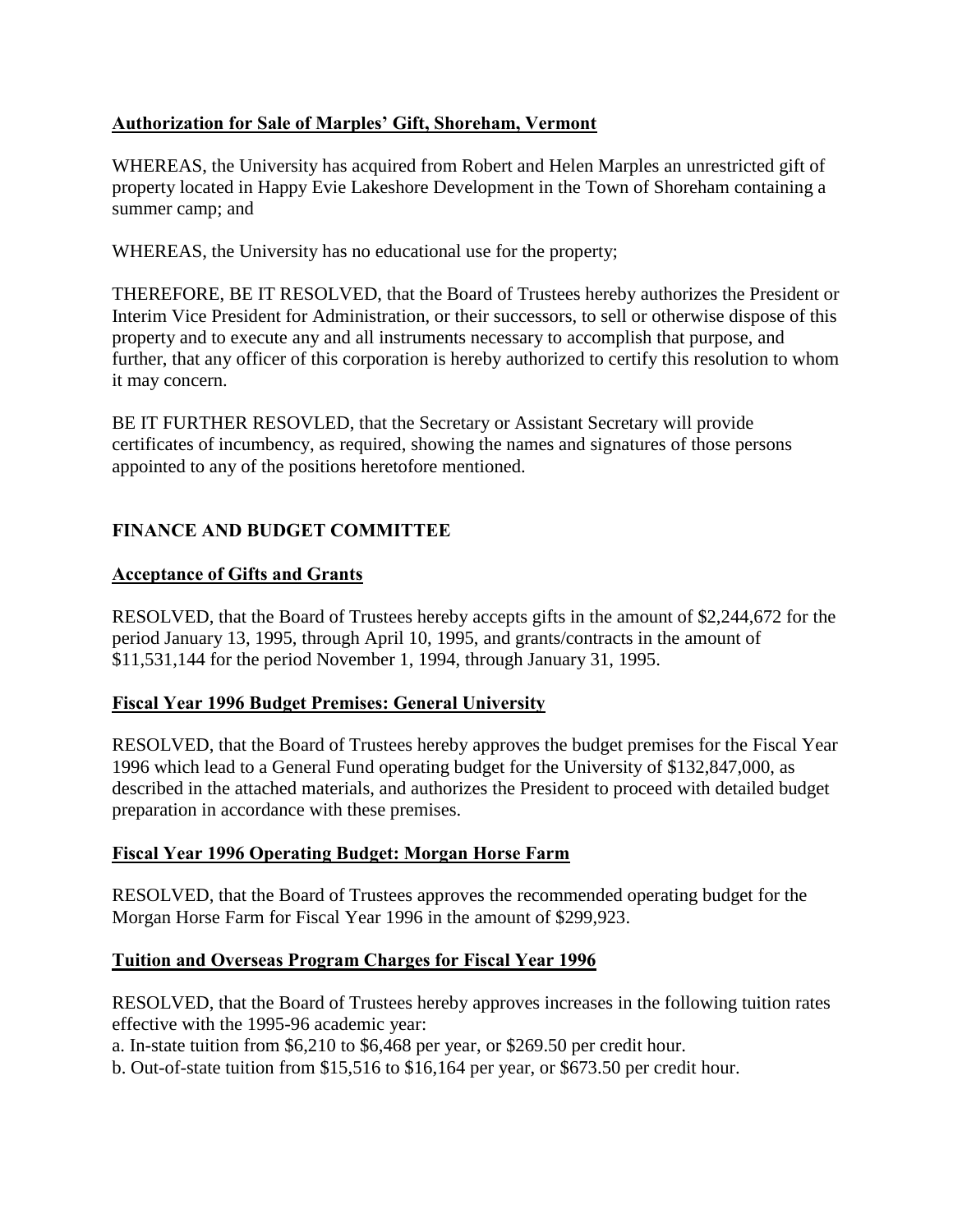<span id="page-11-0"></span>c. Medical student in-state tuition from \$13,750 to \$14,150 per year; out-of-area tuition from \$25,900 to \$26,650 per year. Maine regional compact student tuition for fourth-year students from \$16,100 to \$16,570.

BE IT FURTHER RESOLVED, that the Board of Trustees approves for Fiscal Year 1996 the student charge for the Buckham Overseas Program of \$18,544 (includes all fees, room, board, and travel).

### **Room and Meal Plan Rates, Fiscal Year 1996**

RESOLVED, that the Board of Trustees hereby approves room and meal plan rates for Fiscal Year 1996 as follows:

| Double room (per year)         | \$3,242 |
|--------------------------------|---------|
| Single room {per year)         | \$3,698 |
| Large single room (per year)   | \$3,964 |
| Triple room (per year)         | \$2,632 |
| Lite meal plan only (per year) | \$1,390 |
| Average meal plan (per year)   | \$1,790 |
| Full meal plan (per year)      | \$2,050 |

#### **Fees for Fiscal Year 1996**

RESOLVED, that the Board of Trustees approves increases in the following fees effective with the 1995-96 academic year:

- a. Student Health Fee from \$180 to \$185 per year;
- b. Student Association Fee from \$78 to \$80 per year;
- c. Transportation Fee from \$44 to \$46 per year;
- d. Student Center Fee from \$32 to \$22 per year.

### **Distance Learning – Authorization to Borrow**

RESOLVED, that the Board of Trustees hereby authorizes the President, the Vice President for Administration, the Treasurer, or any officer holding the above positions on an interim basis, to obtain and enter into a bank line-of-credit not to exceed \$1,900,000 for the purposes of establishing the UVM Distance Learning Network, and, further, that any officer of this corporation is hereby authorized to certify this resolution to whom it may concern.

BE IT FURTHER RESOLVED, that the Secretary or Assistant Secretary will provide certificates of incumbency, as required, showing the names and signatures of those persons appointed to any of the positions hereto fore mentioned.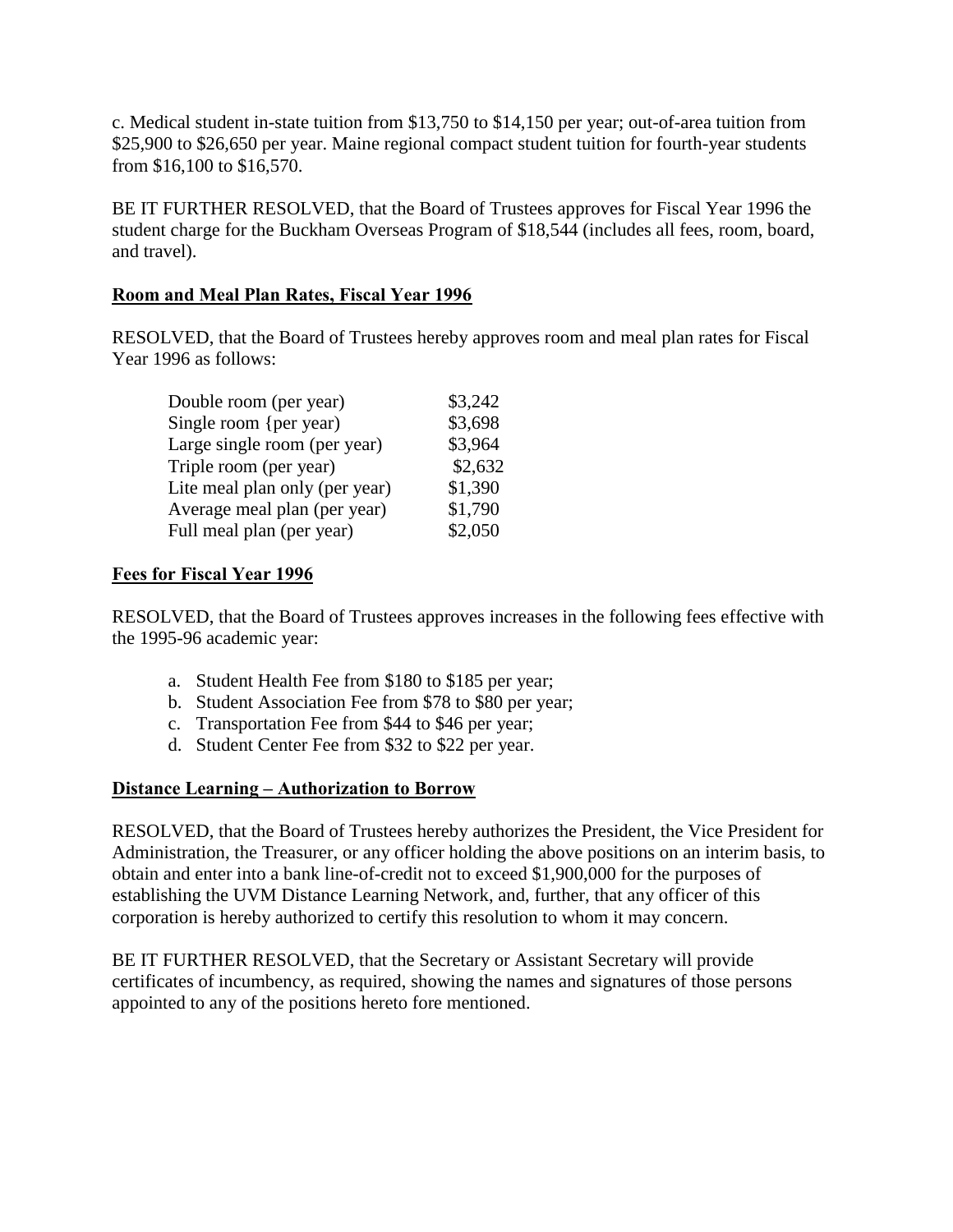### <span id="page-12-0"></span>**Energy Savings Line-of-Credit**

RESOLVED, that the Board of Trustees hereby authorizes the Vice President for Administration, Controller, Treasurer, or any officer holding the above positions on an interim basis to obtain and enter into a bank line of credit not to exceed \$1,500,000 for the purpose of planning and completing certain energy savings projects, and, further, that any officer of this corporations is hereby authorized to certify this resolution to whom it may concern.

### **Establishment of Account with First Vermont Bank**

WHEREAS, the University of Vermont's Southern Continuing Education Center (the Center) in Brattleboro, Vermont, works within communities and with other educational providers in Windsor, Rutland, and Bennington counties to provide local logistical support for Evening Division and Summer Session activities offered in central Vermont; and

WHEREAS, it is necessary to safeguard cash collected for tuition and fees collected from courses offered in southern Vermont; and to control and expedite tuitions refunds for courses canceled by the Center;

BE IT FURTHER RESOLVED, the following officers are authorized to sign checks drawn on the First Vermont Bank account: Treasurer, Treasury Specialist III, Treasury Specialist II, Regional Continuing Educations Coordinator, and Director of Continuing Educations, or any officer holding the above positions on an interim basis.

BE IT FURTHER RESOLVED, that the Secretary or Assistant Secretary of the Board of Trustees will provide certificates of incumbency, as required, showing the names and signatures of those persons appointed to any of the positions heretofore mentioned.

This resolution supersedes all previous authorizations on this subject.

### **Establishment of Account with the Vermont Federal Bank**

WHEREAS, The University of Vermont has accepted a contract from the Vermont State Department of Mental Health in support of the "Vermont Systems for Tracking Client Progress Project" requiring The University's Department of Psychology to conduct certain research and pay subject costs to participants in various parts of the State; and

WHEREAS, it is necessary to safeguard cash collected and disbursed on behalf of that project;

BE IT RESOLVED, that the following officers and persons are authorized to sign checks drawn on the Vermont Federal Bank: Kathleen Payne, Treasurer; Sandra Bossick, Treasury Specialist Ill; Patricia A. Douglas, Treasury Specialist II; Michelle Gendebien, Research Assistant; and John D. Burchard, Project Investigator.

This resolution supersedes all previous resolutions on this subject.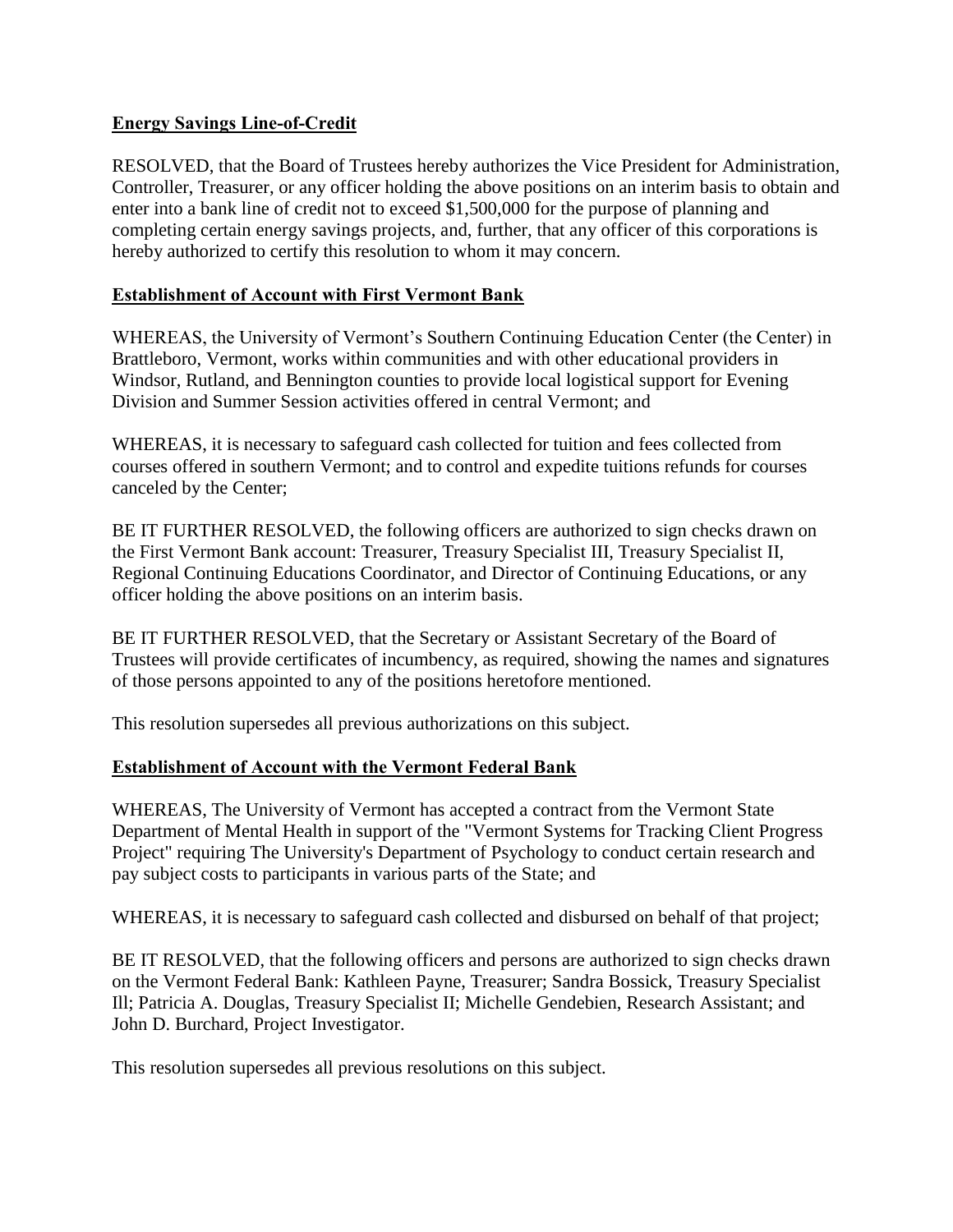### <span id="page-13-0"></span>**Signatory Authority - Checks**

BE IT RESOLVED, that the Board of Trustees hereby authorizes only the following officers to sign checks drawn on the accounts of The University of Vermont: the President, the Vice President for Administration, and the Treasurer, or any officer holding the above positions on an interim basis.

BE IT FURTHER RESOLVED, that the Treasury Specialist Ill and the Treasury Specialist II are authorized to sign checks drawn on the accounts of the University up to a limit of \$100,000 per item.

BE IT FURTHER RESOLVED, that the Secretary or Assistant Secretary will provide certificates of incumbency, as required, showing the names and signatures of those persons appointed to any of the positions heretofore mentioned.

This resolution supersedes all previous authorizations on this subject.

## **Signatory Authority - Charitable Trusts**

WHEREAS, the University of Vermont and State Agricultural College is named Trustee for certain charitable trusts of which the University is named as final beneficiary; and

WHEREAS, from time to time documents relating to securities transfers, purchases, and sales are required in connection with the operation of these trusts;

BE IT RESOLVED, that the President, Vice President for Administration, Controller, and Treasurer, are hereby authorized to execute any and all instruments .necessary, proper, and desirable for that purpose.

BE IT FURTHER RESOLVED, that the Secretary or Assistant Secretary will provide certificates of incumbency, as required, showing the names and signatures of those person appointed to any of the positions heretofore mentioned.

This resolution supersedes all previous authorizations on this subject.

### **Sale of Securities**

BE IT RESOLVED, that the Board of Trustees hereby authorizes only the following officers to sell securities received as contributions to the University up to a limit of \$1,000,000: Rayburn V. Lavigne, Interim Vice President for Administration; Susan H. Brooks, Controller; and Kathleen Payne, Treasurer. The sale of securities in excess of \$1,000,000 in value will require the prior approval of the Chair of the Investment Committee.

BE IT FURTHER RESOLVED, that Rayburn V. Lavigne, Interim Vice President for Administration, Susan H. Brooks, Controller, and Kathleen Payne, Treasurer, are authorized to execute any and all instruments necessary, proper, and desirable for that purpose; and further that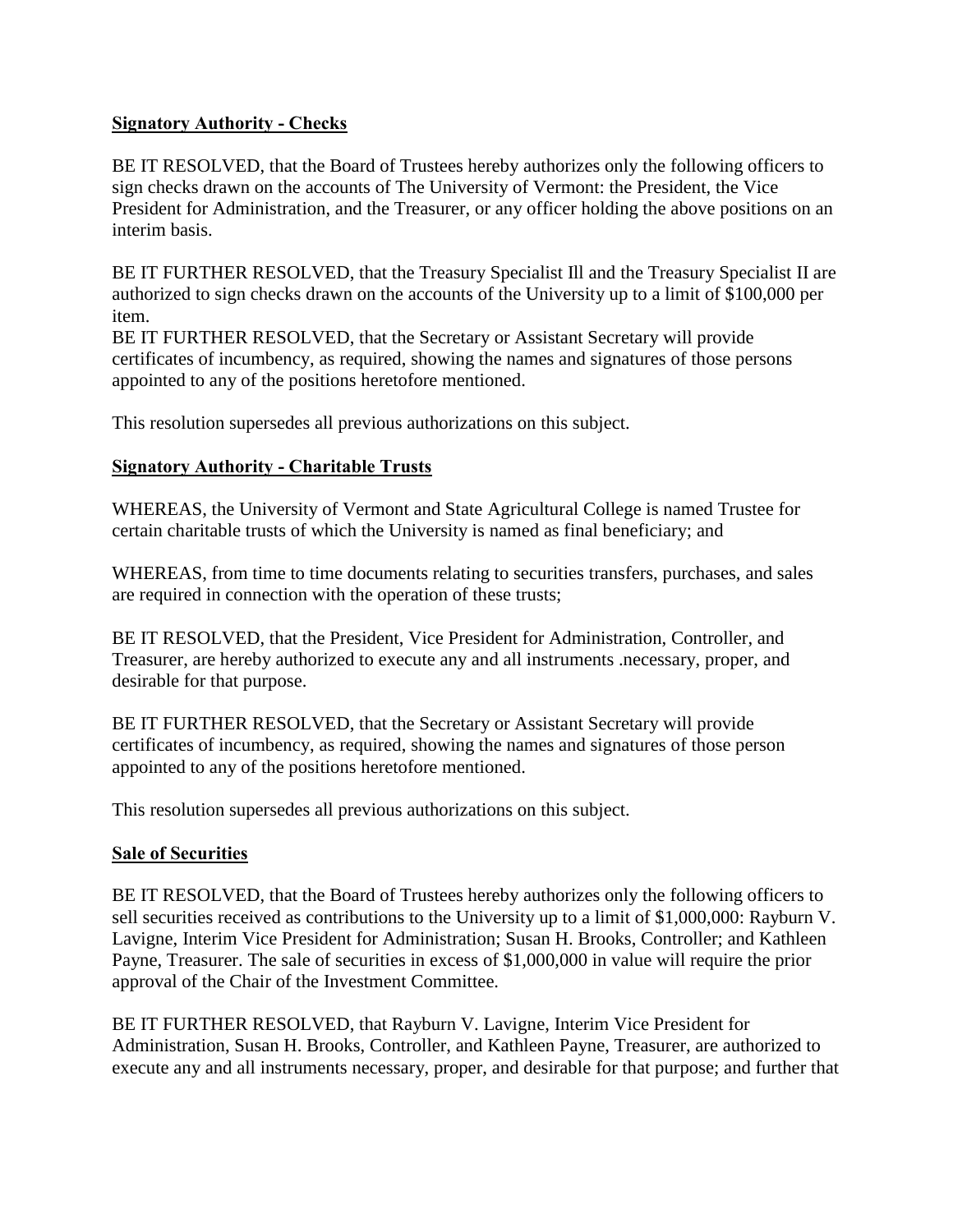<span id="page-14-0"></span>any officer of this Corporation is hereby authorized to certify this resolution to who it may concern.

This resolution supersedes all previous authorizations on this subject.

### **Signatory Authority - UVM Pooled Income Fund**

WHEREAS, the Board of Trustees has appointed the University of Vermont and State Agricultural College as the custodian for securities held in *connection* with the UVM Pooled Income Fund; and

WHEREAS, from time to time documents relating to securities transfers, purchases, and sales are required in connection *with* the operation of this fund;

BE IT RESOLVED, that the President, Vice President for Administration, Controller, and Treasurer are hereby authorized to execute any and all instruments necessary, proper, and desirable for that purpose.

BE IT FURTHER RESOLVED, that the Secretary or Assistant Secretary will provide certificates of incumbency, as required, showing the names and signatures of those persons appointed to any of the positions heretofore mentioned.

This resolution supersedes all previous authorizations on this subject.

### **Signatory Authority - Purchase/Order Checks**

BE IT RESOLVED, that the Board of Trustees hereby authorizes the following officers of The University of Vermont to execute purchase/order checks on behalf of the University: the Treasurer; Treasury Specialist Ill; Treasury Specialist II; Director of Purchasing; Information Systems Specialist, Purchasing; Manager, University Store, and Financial Manager, University Store and, further, that any officer of this Corporation is hereby authorized to certify this resolution to whom it may concern.

BE IT FURTHER RESOLVED, that the Secretary or Assistant Secretary will provide certificates of incumbency, as required, showing the names and signatures of those persons appointed to any of the positions heretofore mentioned.

This resolution supersedes all previous authorizations on this subject.

### **Establishment of Account with the Penn Security Bank and Trust Company**

BE IT RESOLVED, that in connection with an agreement between the University and the Penn Security Bank and Trust Company, whereby that banking institution will serve as the University's vendor for credit card collections, the Vice President for Administration, the Controller, or the Treasurer may be signatories on that account.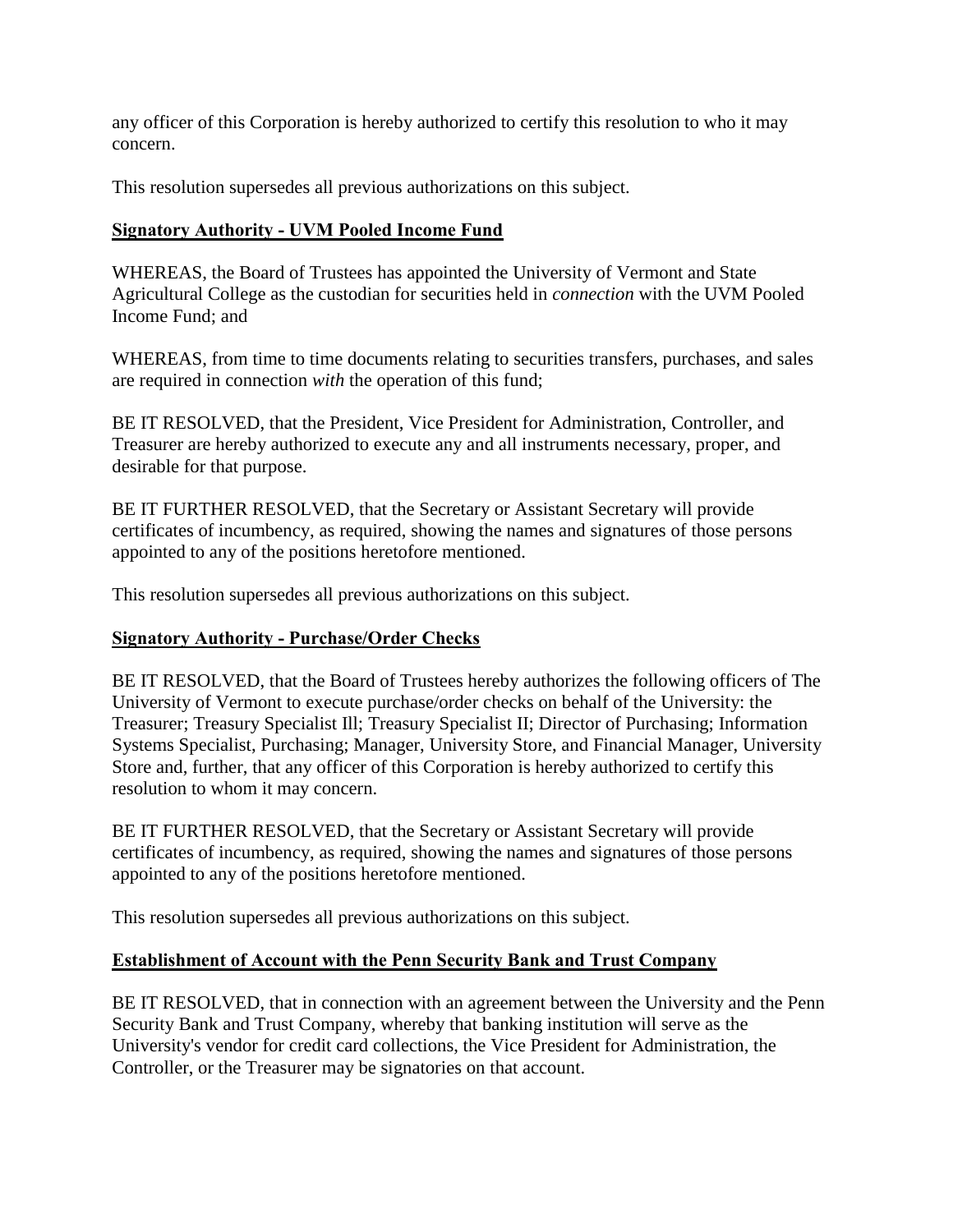<span id="page-15-0"></span>BE IT FURTHER RESOLVED, that the Secretary or Assistant Secretary of the Board of Trustees will provide certificates of incumbency, as required, showing the names and signatures of those persons appointed to any of the positions heretofore mentioned.

This resolution supersedes all previous authorizations on this subject.

### **Banknorth - MicroACH/Smart ACH**

BE IT RESOLVED, that the University of Vermont and State Agricultural College is authorized to engage in the initiation of Credit and Debit Entries through the MicroACH system computer software program offered by the Howard Bank and to enter into an agreement with the Howard Bank for that purpose.

BE IT FURTHER RESOLVED, that the Vice President for Administration, Controller, Treasurer, and any officer holding the above positions on an interim basis, is authorized to enter into and execute the SMART ACH Services Agreement and the security and operations procedure and other addenda thereto (collectively the "Agreement") between the University of Vermont and State Agricultural College and the Howard Bank providing for the initiation of Credit or Debit Entries by the Company.

BE IT FURTHER RESOLVED, that the Vice President for Administration, Controller, Treasurer, and any officer holding the above positions on an interim basis, is authorized to designate, from time to time, one or more employees or agents to initiate or confirm Credit or Debit Entries pursuant to the Agreement and to take any other actions necessary and incident thereto.

BE IT FURTHER RESOLVED, that any officer of this Corporation is hereby authorized to certify this resolution to whom it may concern.

### **Banknorth - Sweep Account Service**

BE IT RESOLVED, that for purposes of utilizing the sweep account services of the Howard Bank, the University of Vermont and State Agricultural College shall enter into a Sweep Account Service Agreement with the Howard Bank containing such terms and provisions as any one of the officers, employees, or agents of the University who are named below and the Howard Bank shall agree upon, the execution of such Agreement to be conclusive evidence of the executing person's approval of all of the terms and provisions of such Agreement. This authorization shall also extend to the execution on behalf of the University of Vermont and State Agricultural College of a Master Repurchase Agreement with the Howard Bank, if necessary or desirable, in order to effect the terms of the Sweep Account Service Agreement. Such officers, employees, or agents of the University of Vermont State Agricultural College shall, from time to time, designate one or more individuals ("Authorized Agent"), who shall have full power and authority to initiate transfers between the University's accounts, obtain account information, or perform any function specifically designated in writing on Schedule A of the Agreement. The following officers, employees, or agents of the University, acting singly, are hereby given the power and authority to execute the Sweep Account Service Agreement, to designate Authorized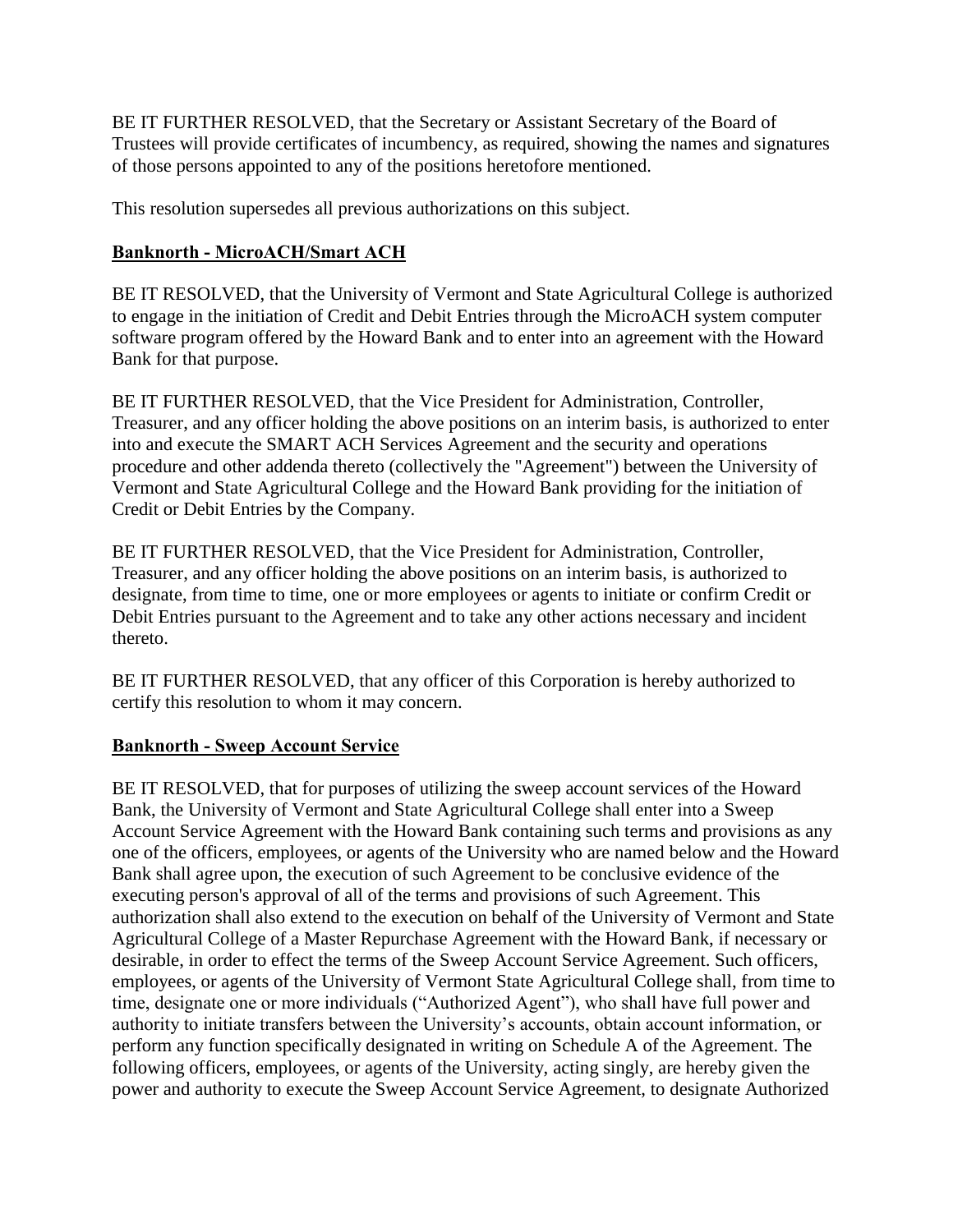<span id="page-16-0"></span>Agents aforesaid, and to execute additional exhibits to such Agreement in order to, from time to time, select different services: Rayburn V. Lavigne, Interim Vice President for Administration; Susan H. Brooks, Controller; Kathleen Payne, Treasurer.

BE IT FURTHER RESOLVED, that any officer of this Corporation is hereby authorized to certify this resolution to whom it may concern.

## **Banknorth – Direct ACH Service**

BE IT RESOLVED, that the Vice President for Administration, The Controller, the Treasurer, or any officer holding the above positions on an interim basis, is authorized to enter into and execute the Direct ACH Services Agreement and the security and operations procedure and other addenda thereto (collectively the "Agreement") between the University of Vermont and State Agricultural College and the Howards Bank providing for the initiation of Credit or Debit Entries by the University of Vermont and State Agricultural College, and to execute additional Schedules to said Agreement in order to, from time to time, select different services.

BE IT FUTHER RESOLVED, that the Vice President for Administration, the Controller, the Treasurer, or any officer holding the above positions on an interim basis, is authorized to designate, from time to time, one or more employees or agents to initiate or confirm Credit or Debit Entries pursuant to the Agreement and to take any other actions necessary and incident thereto.

BE IT FURTHER RESOLVED, that any officer of this Corporation is hereby authorized to certify this resolution to whom it may concern.

### **Banknorth - Desktop Banking Account Reconciliations Processing**

BE IT RESOLVED, that the Board of Trustees authorizes the Vice President for Administration, the Controller, the Treasurer, or any officer holding the above positions on an interim basis, to enter into and execute the Account Reconciliation Processing Service Agreement and all its Exhibits and Schedules (collectively the "Agreement") between the University of Vermont and State Agricultural College and the Howard Bank.

BE IT FURTHER ESOLVED, that the Board of Trustees authorizes the Vice President for Administration, the Controller, the Treasurer, or any officer holding the above positions on an interim basis, to execute on behalf of the University additional exhibits to said Agreement in order to, from time to time, select different services.

BE IT FURTHER RESOLVED, that any officer of this Corporation is hereby authorized to certify this resolution to whom it may concern.

### **Signatory Authority - Endowment Funds**

WHEREAS, the Board of Trustees has fiduciary responsibility for the University of Vermont and State Agricultural College Consolidated Endowment Funds, The University of Vermont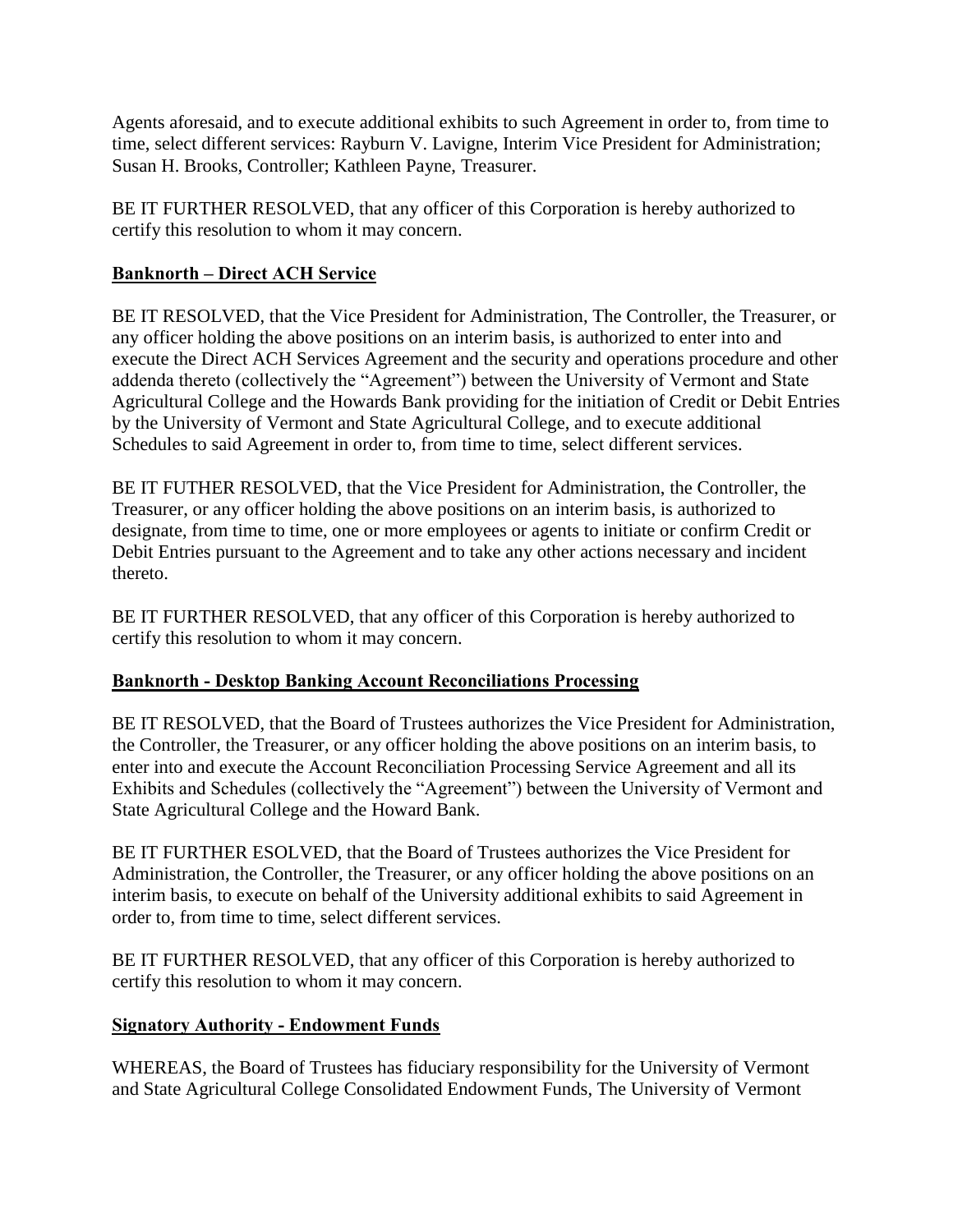<span id="page-17-0"></span>Trust, certain Separately Invested Endowment funds, certain Charitable Trusts and the Pooled Income Fund; and

WHEREAS, from time to time documents relating to securities transfers, purchases, and sales are required in connection with the operation of these trusts;

BE IT RESOLVED, that the President, Vice President for Administration, Controller, Treasurer, or any officer holding the above positions on an interim basis, are hereby authorized to execute any and all instruments necessary, proper, and desirable for that purpose.

BE IT FURTHER RESOLVED, that the Secretary or Assistant Secretary will provide certificates of incumbency, as required, showing the names and signatures of those persons appointed to any of the position heretofore mentioned.

This resolution supersedes all previous authorizations on this subject.

### **Establishment of Account with the Howard Bank**

WHEREAS, The University of Vermont's central Vermont Continuing Education Center (the Center) is Berlin, Vermont, works within communities <md with other educational providers in Washington, Orange, Caledonia, Essex, and Lamoille Counties to provide local logistical support for Evening Division and Summer Session activities offered in central Vermont; and

WHEREAS, it is necessary to safeguard cash collected for tuition and fees collected from courses offered in central Vermont, and to control and expedite tuition refunds for courses canceled by the Center;

BE IT FURTHER RESOLVED, the following officers are authorized to sign checks drawn on the Howard Bank account: Treasurer, Treasury Specialist Ill, Treasury Specialist II, Regional Continuing Education Coordinator, and Director of Continuing Education, or any officer holding the above positions on an interim basis.

BE IT FURTHER RESOLVED, that the Secretary or Assistant Secretary of the Board of Trustees will provide certificates of incumbency, as required, showing the names and signatures of those persons appointed to any of the positions heretofore mentioned.

This resolution supersedes all previous authorizations on this subject.

### **Transfers Between Corporate Accounts**

BE IT RESOLVED, that the Board of Trustees hereby authorizes the Vice President for Administration, Treasurer, Treasury Specialist Ill, Treasury Specialist II, or any officer holding the above positions on an interim basis, to issue telephone instructions to banks for the purpose of conducting University business by making transfers between the University's corporate accounts at banks and the University's accounts at other institutions.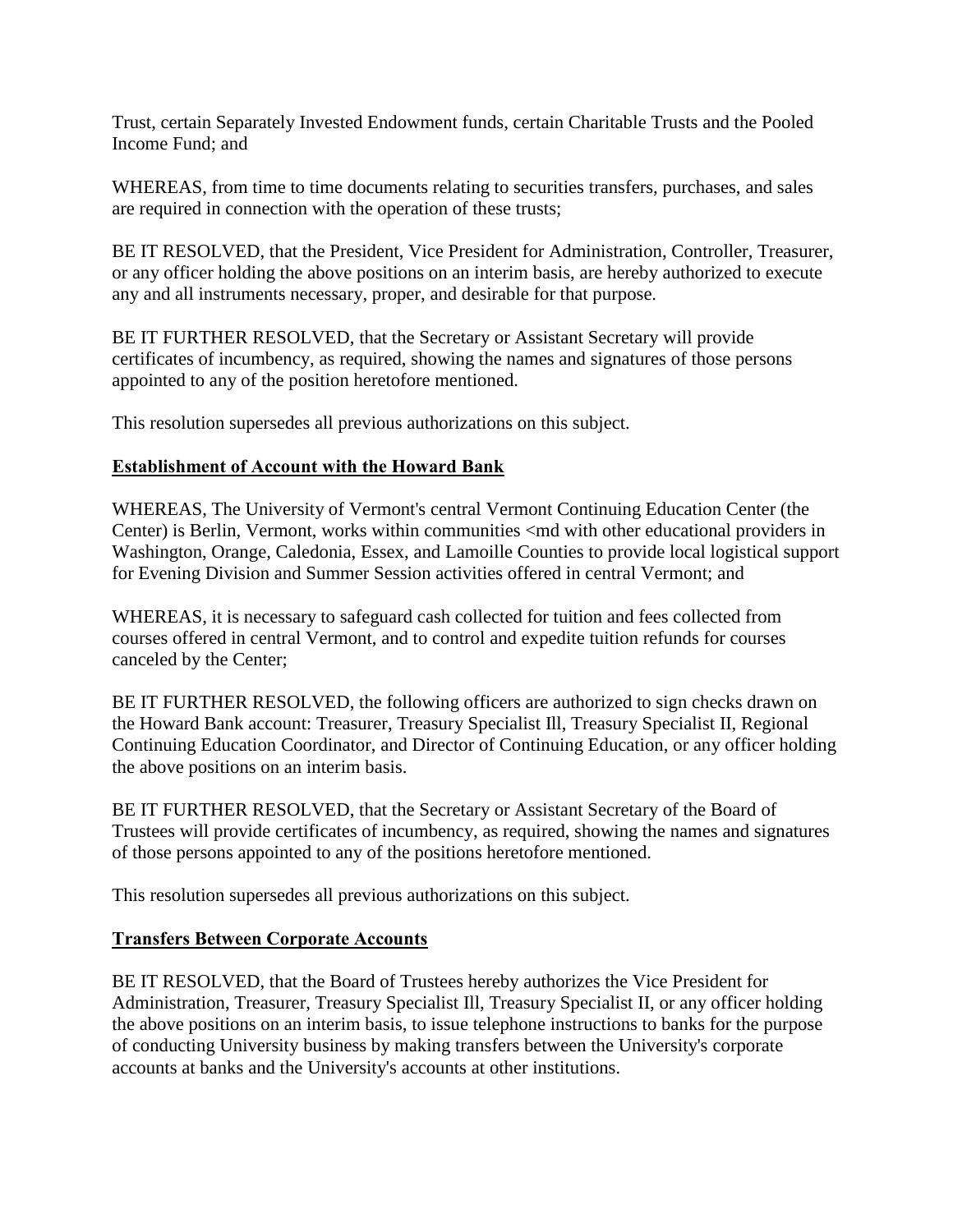<span id="page-18-0"></span>BE IT FURTHER RESOLVED, that the Secretary or Assistant Secretary of the Board of Trustees will provide certificates of incumbency, as required, showing the names and signatures of those persons appointed to any of the positions heretofore mentioned.

This resolution supersedes all previous authorizations on this subject.

#### **Joint Committee on Honorary Degrees**

RESOLVED, that the President be and hereby is authorized to offer and confer an honorary degree to those individuals recommended by the Joint Committee on Honorary Degrees.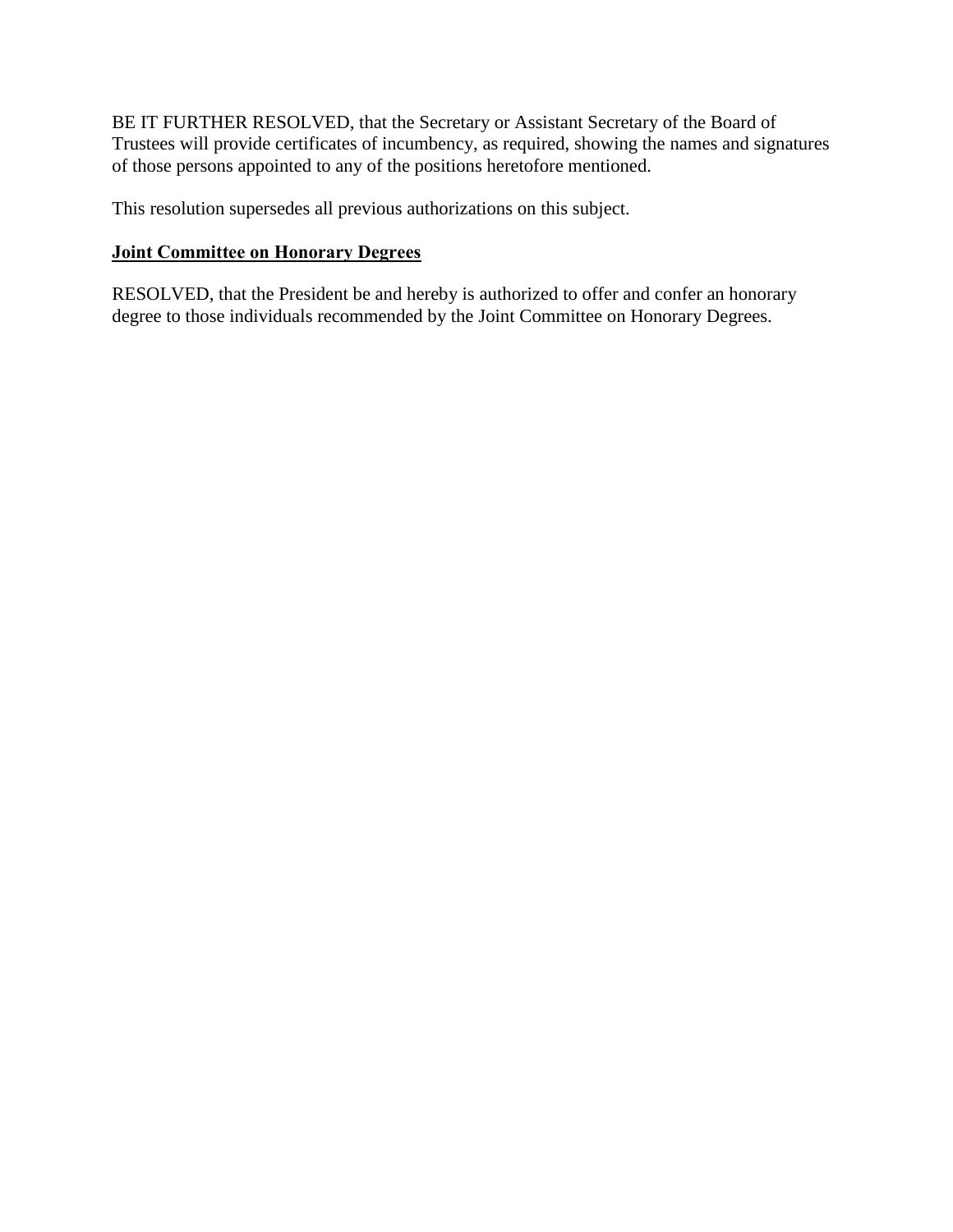### **RESOLUTIONS FULL BOARD**

#### **February 4, 1995**

### <span id="page-19-0"></span>**EDUCATIONAL POLICY COMMITTEE**

#### **Staff Actions**

RESOLVED, that the Board of Trustees receives the list of staff actions and approves leaves of absence noted within.

#### **Authorization for President to Award Degrees**

RESOLVED, that the Board of Trustees authorizes the President to award degrees in course at the associate, bachelor's, master's, doctoral, and fifth-year certificate level to the students of The University of Vermont who, on or before March 1, 1995, are certified by the deans and recommended by the Faculty Senate for their appropriate degrees. The list of names of the students to whom these degrees are awarded shall be recorded as part of the permanent minutes of this meeting.

#### **Elimination of Department of Technical Nursing**

RESOLVED, that the Board of Trustees approves the elimination of the Department of Technical Nursing and the termination of the associate's degree program in the School of Nursing, effective at the end of the 1995-96 academic year.

#### **Deed of Easement for Underground Telephone Line to New England Telephone from Main Street South to P-F-C Complex**

WHEREAS, the University is owner of property in the City of Burlington on which is located its Patrick Gymnasium Complex; and

WHEREAS, in the course of relocating utilities for the upgrade of University Heights buildings 10 through 23, that were recently acquired from University Apartments, Inc., it has become necessary to relocate the underground telephone service for Patrick Gymnasium; and

WHEREAS, the University desires and is willing to grant an easement to allow New England Telephone to relocate, extend, operate and maintain an underground telephone distribution system to serve the University's Patrick Gymnasium Complex;

THEREFORE, BE IT RESOLVED, that the Board of Trustees hereby authorizes the President or Interim Vice President for Administration, or their successors, to grant an easement to New England Telephone and to execute any and all instruments necessary to accomplish that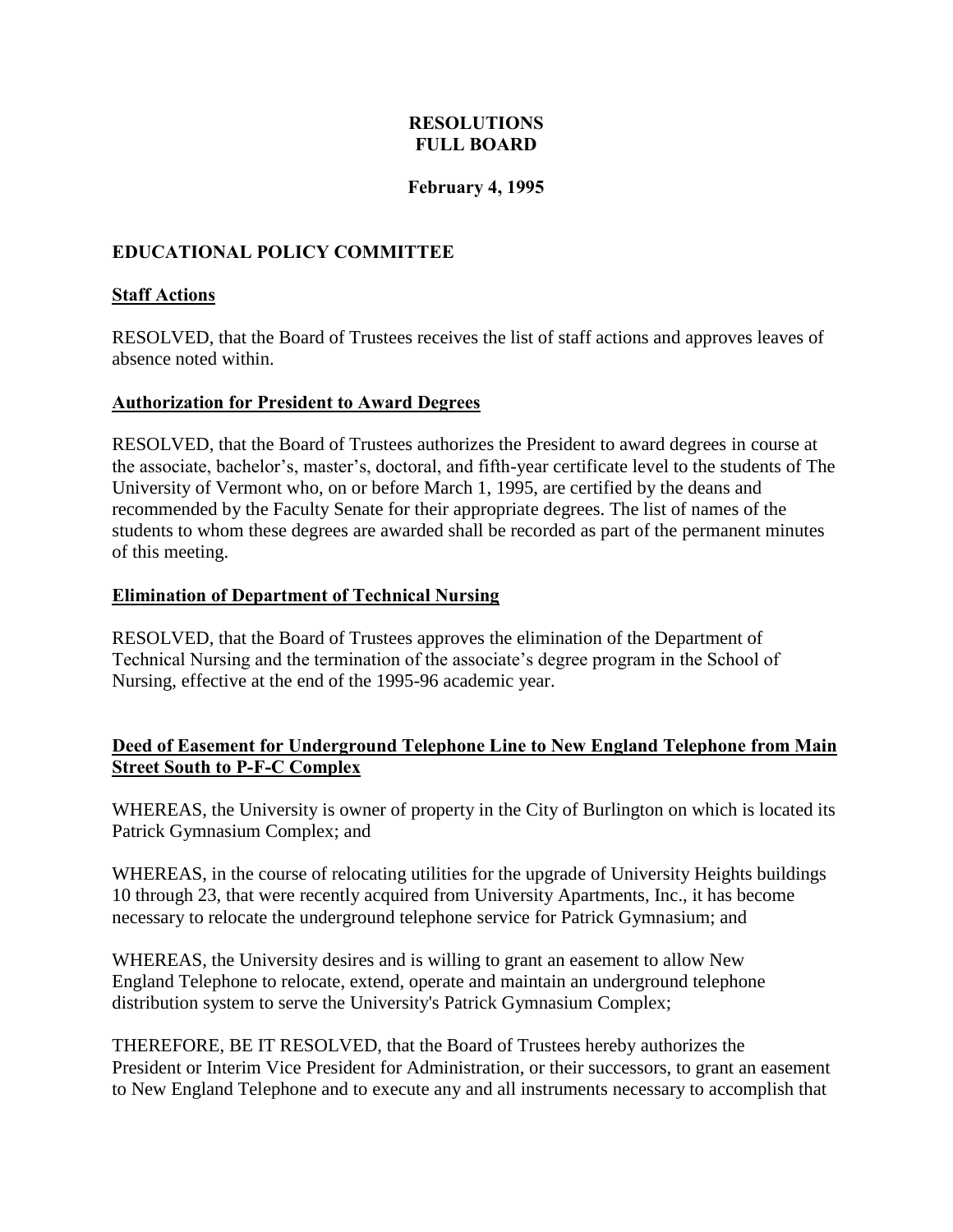<span id="page-20-0"></span>purpose, and further, that any officer of this corporation is hereby authorized to certify this resolution to whom it may concern.

BE IT FURTHER RESOLVED, that the Secretary or Assistant Secretary will provide certificates of incumbency, as required, showing the names and signatures of those persons appointed to any of the positions heretofore mentioned.

### **Easements for Underground Utility Service for the Newman Center**

WHEREAS, the University is the owner of property on its main campus which is leased to the Roman Catholic Diocese of Burlington, Vermont, for its Newman Center; and

WHEREAS, in the course of relocating utilities for the upgrade of University Heights buildings 10 through 23 that were recently acquired from University Apartments, Inc., it has become necessary to relocate the underground services for the Newman Center; and

WHEREAS, the University desires and is willing to grant easements to (a) Burlington Electric Department, for electric service; (b) New England Telephone, for telephone service; and (c) Adelphia Cable Communications, for cable television service to the Newman Center;

THEREFORE, BE IT RESOLVED, that the Board of Trustees hereby authorizes the President or Interim Vice President for Administration, or their successors, to grant the easements and to execute any and all instruments necessary to accomplish that purpose, and futher, that any officer of this corporation is hereby authorized to certify this resolution to whom it may concern.

BE IT FUTHER RESOLVED, that the Secretary or Assistant Secretary will provide certificates of incumbency, as required, showing the names and signatures of those persons appointed to any of the positions heretofore mentioned.

# **FINANCE AND BUDGET COMMITTEE**

### **Acceptance of Gifts and Grants**

RESOLVED, that the Board of Trustees hereby accepts gifts in the amount of \$3,258,594.93 for the period September 24, 1994, through January 12, 1995, and grants/contracts in the amount of \$17,502,966 for the period August 1, 1994, through October 31, 1994.

### **FULL BOARD**

### **Ratification of Actions Involving Fletcher Allen Provider Corporation**

WHEREAS, the Executive Committee of the University of Vermont and State Agricultural College (UVM) Board of Trustees passed certain resolution son December 14, 1994 (the December Resolutions) approving certain arrangements with an entity identified in the December Resolutions as Fletcher Allen Physician Corporation; and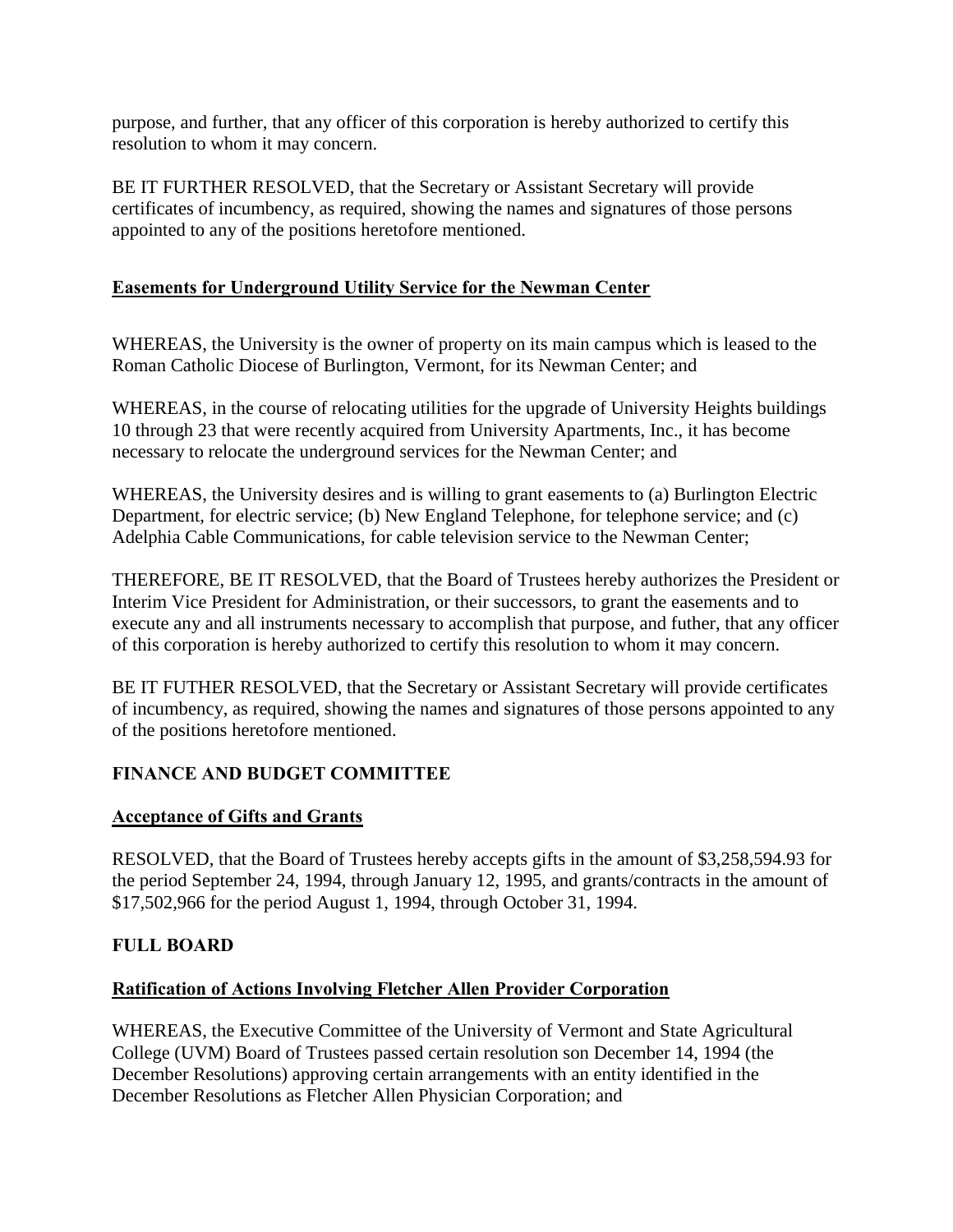<span id="page-21-0"></span>WHEREAS, the actual corporate name of said entity was amended to Fletcher Allen Provider Corporations;

THEREFORE, BE IT RESOLVED, that all references to FAPC in the December Resolutions shall be deemed to mean Fletcher Allen Provider Corporations.

BE IT FURTHER RESOLVED, that all of the December Resolutions, including but not limited to the identification of FAPC as an approved faculty practice plan option for UVM College of Medicine faculty who wish to engage in the clinical practice of medicine pursuant to Section 242 of the UVM *Officers' Handbook* and the authorization for UVM to enter into agreements with FAPC, are hereby ratified and affirmed.

### **Authorization for Amendment of Articles of Association of University Medical Education Associates, Inc.**

WHEREAS, the Articles of Association of University Medical Education Associates, Inc. (UMEA) provide that an amendment to the Articles of Association is subject to the approval of the UVM Board of Trustees; and

WHEREAS, the Trustees and Members of UMEA have unanimously approved an amendment to UMEA's Articles of Association pursuant to a Unanimous Written Consent, a copy of which is attached hereto as Exhibit A;

THEREFORE, BE IT RESOLVED, that the amendment to UMEA's Articles of Association, as proposed in the Unanimous Written Consent attached hereto as Exhibit A, is hereby approved.

# **DIVERSITY**

### **Issues of Equal Opportunity and Diversity**

WHEREAS, it is the policy of the University of Vermont and State Agricultural College, by and through its Board of Trustees, to provide to all qualified applicants for enrollment and employment equal opportunity with respect to admission and employment respectively; and

WHEREAS, it is the policy of this University, by and through its Board, to recognize diversity as a core educational value; and

WHEREAS, this Board on February 3, 1995, received a report from the University Commission on Racial Equality and Multicultural Education and commentary from students and other members of the University community which raised concerns about progress with respect to issues of equal opportunity and diversity;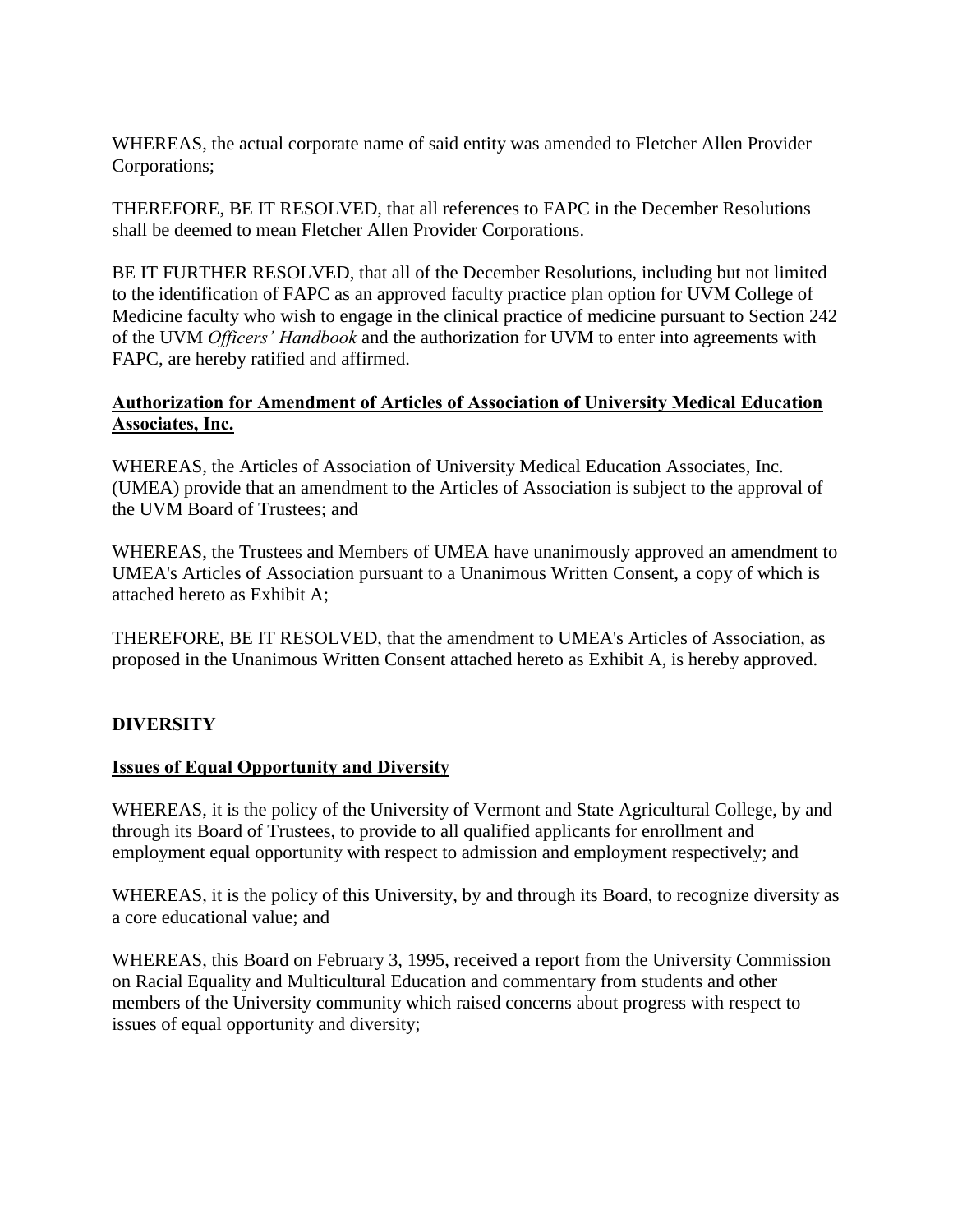#### <span id="page-22-0"></span>NOW, THEREFORE, IT IS RESOLVED as follows:

1. That the Board hereby reiterates its commitment to the policies as described in the first two paragraphs above and, toward such ends;

2. That the Board directs its chairperson and the President to meet and establish a strategic plan for increasing diversity at this University in the enrollment and retention of students, and the employment and retention of faculty, staff and administrators, such plan to include goals and timetables relative to such goals;

3. That the President make an initial report to the Board at its May 1995 meeting, and a comprehensive report to the Board at its May 1996 meeting, with respect to initiatives undertaken and outcomes achieved to date.

#### **Commission on Racial Equality and Multicultural Education**

BE IT RESOLVED, that the Board of Trustees of the University of Vermont and State Agricultural College commends the University Commission on Racial Equality and Multicultural Education, and its chairperson, Kathleen Manning, for their work on issues relating to their charge, and encourages them to continue in their efforts to effectuate the policies of the University and this Board with respect to equality of opportunity and diversity as a core educational value.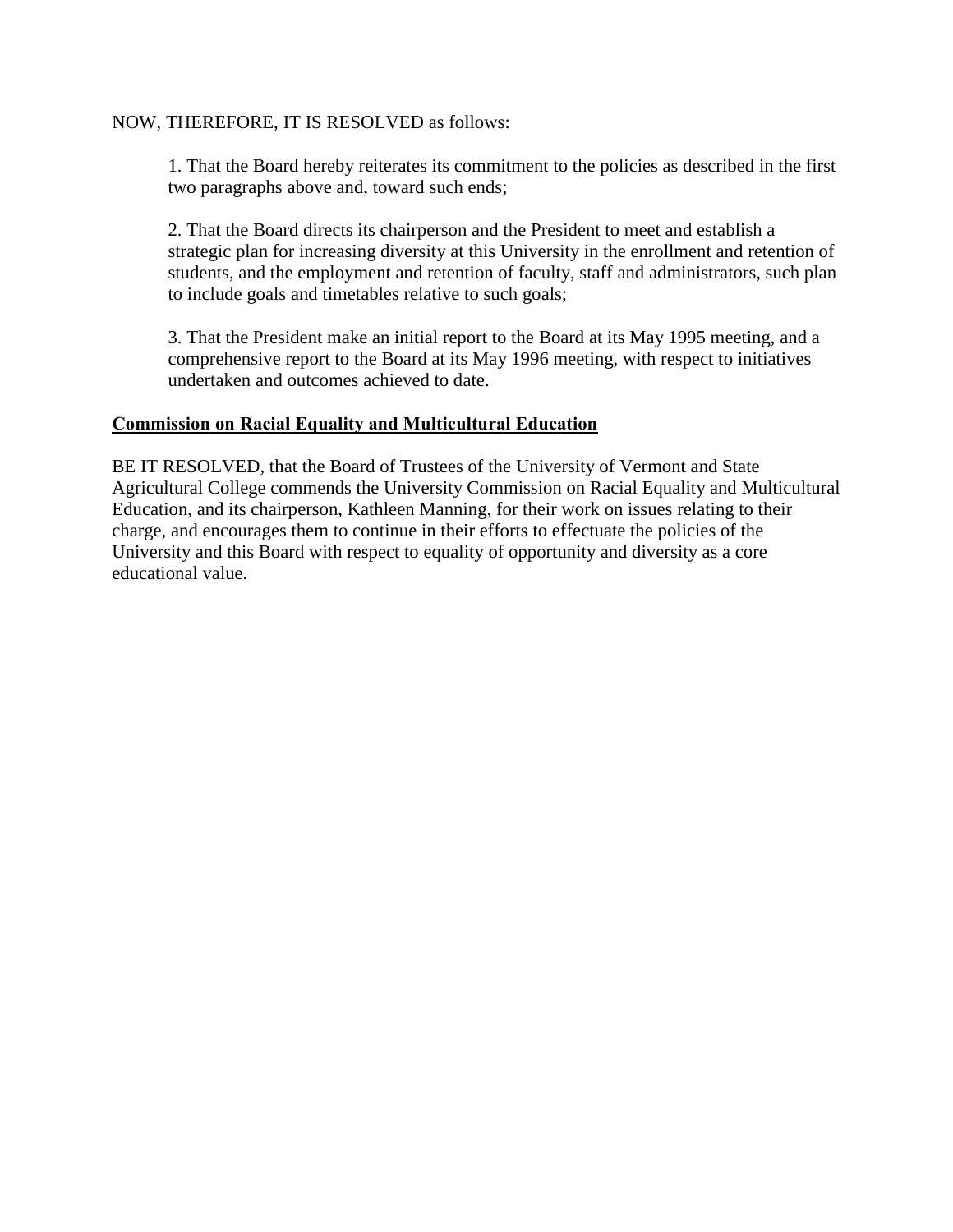#### **UNIVERSITY MEDICAL EDUCATION ASSOCIATES, INC.**

#### <span id="page-23-0"></span>**UNANIMOUS WRITTEN CONSENT OF TRUSTEES AND MEMBERS**

 Pursuant to the provisions of Section 2308 of Title 11 of the Vermont Nonprofit Corporation Act, the undersigned, being all of the trustees and members of University Medical Education Associates, Inc. (the "Corporation"), a corporation organized and existing under the laws of the State of Vermont, do unanimously consent to the adoption of the following resolutions to be effective as if adopted at a duly called and held meeting of the trustees and members.

 WHEREAS, the independent faculty groups operating under agreements with the University of Vermont and State Agricultural College ("UVM") merged with and into Fletcher Allen Health Care, Inc. as of December 3 0, 1994, and the separate corporate existence of each independent faculty group ceased thereon, the trustees and members of the Corporation now wish to delete the provision in each of the Corporation's Articles of Association and By-laws that requires four (4) of the members of the Corporation to be presidents of such independent faculty groups.

NOW, THEREFORE, it is unanimously voted:

VOTED: To amend the Articles of Association of the Corporation to delete that portion of Section 2 of Article V that requires that each of the four (4) Department Chairmen of the UVM College of Medicine that are elected as members of the Corporation be a president of an independent faculty group which is operating under an agreement with UVM, so that Section 2 of Article V, as amended, will read as follows:

> "2. Four (4) clinical Department Chairpersons from the College of Medicine, University of Vermont and State Agricultural College. A clinical Department Chairperson member shall be elected by a majority vote of the clinical Department Chairpersons of the College of Medicine. The terms of the clinical Department Chairperson members shall be for two (2) years or for the unexpired portion thereof in such manner that not more than two (2) terms will expire in the same year."

and, further, that the President and Secretary of the Corporation are hereby authorized, empowered, and directed to take any and all actions necessary or appropriate to effectuate the foregoing, including, without limitation, the execution and delivery of Amended Articles of Association; provided, however, that any such actions taken by the President or Secretary of the Corporation pursuant to this resolution are subject to the approval of the UVM Board of Trustees.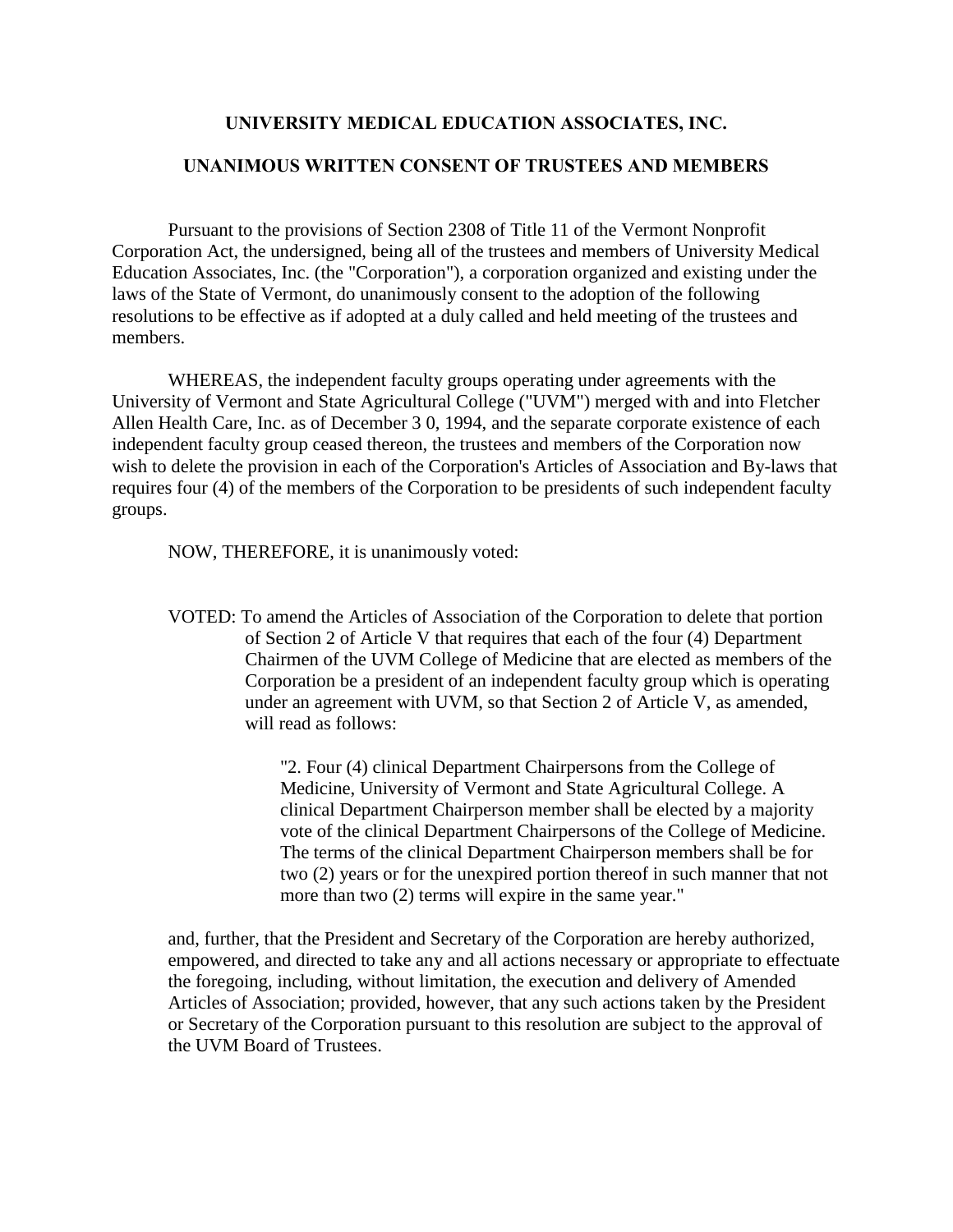<span id="page-24-0"></span>VOTED: Pursuant to Section 1 of Article XI of the By-laws of the Corporation, to delete Section 6 of Article IV of the By-laws in its entirety, which section provides that each of the four (4) Department Chairmen of the UVM College of Medicine that are elected as members of the Corporation must each be a president of an independent faculty group which is operating under an agreement with UVM; and that the President and Secretary of the Corporation are hereby authorized, empowered, and directed to take any actions necessary or appropriate to effectuate the foregoing; provided, however, that this resolution shall be given no further effect and shall be deemed to be abandoned by the Corporation in the event that the UVM Board of Trustees does not approve of the actions taken by the Corporation with respect to the amendment of Section 2 of Article IV of the Articles of Association.

Dated as of the\_ day of January, 1995.

 $\overline{a}$ 

 $\overline{a}$ 

 $\overline{a}$ 

Thomas P. Salmon John W. Frymoyer, M.D.

Henry M. Tufo, M.D. Richard E. Tarrant

Edward L. Austin, Jr.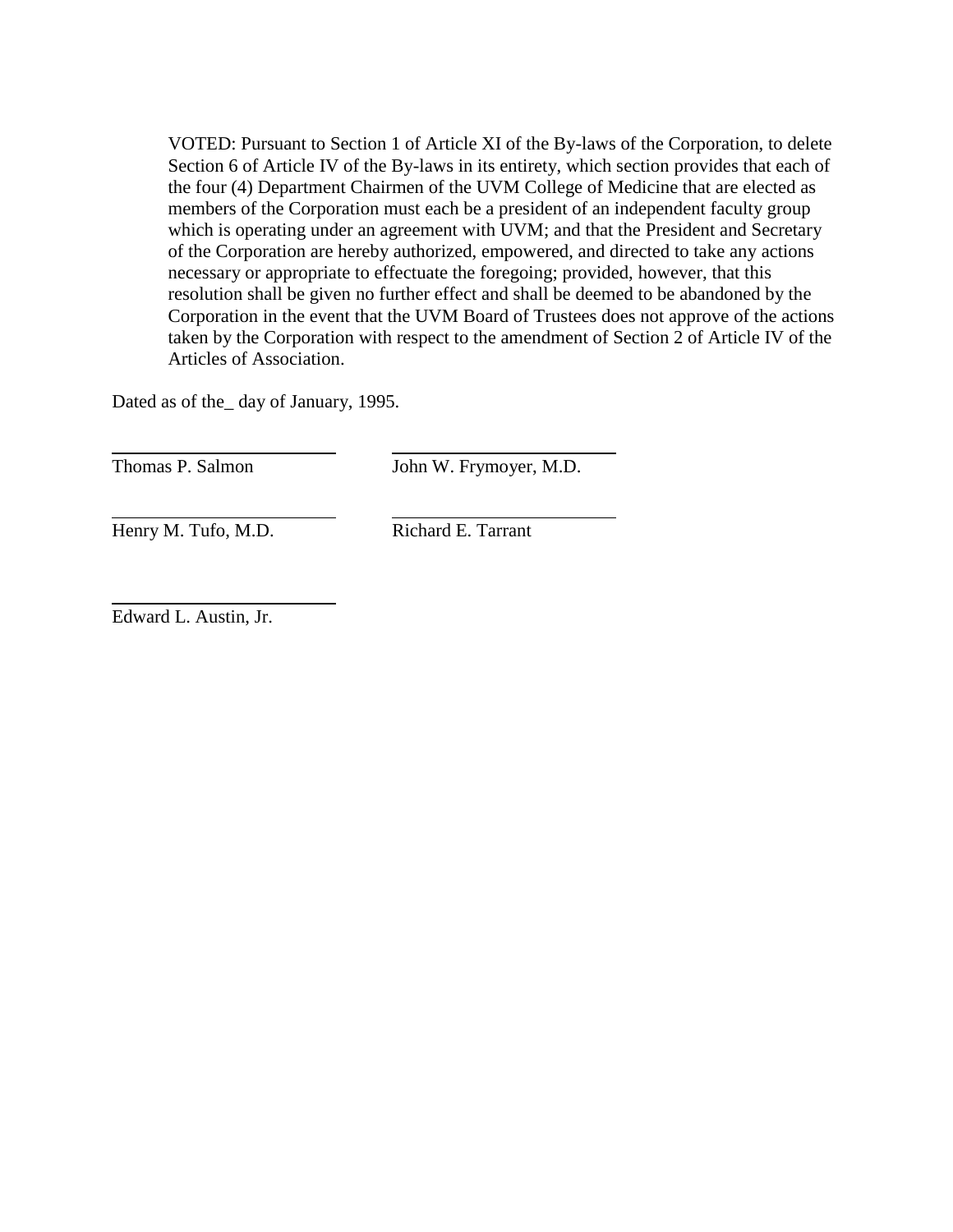### <span id="page-25-0"></span>**FULL BOARD**

### **Retiring Trustees**

WHEREAS, Sean Campbell, Alexander Newcomb, James Shea, Sallie Soule, and Ruth Stokes are nearing the completion of their terms as Trustees of The University of Vermont; and

WHEREAS, Sean Campbell has provided distinguished service and practical advice to the Board, particularly through his roles as Chair of the Alumni Affairs and Development Committee and as Vice Chair of the Buildings and Grounds Committee; and

WHEREAS, Alec Newcomb has ably served this Board in his involvement with the Student Activities Committee and as Vice Chair of the Audit Committee, and has been a strong voice for enhancing the educational experience for UVM students; and

WHEREAS, James Shea has offered wise counsel and important perspectives to the Board, especially through his membership on the Investment and Advancement Committees; and

WHEREAS, Sallie Soule has committee herself to the work of this Board with enthusiasm, common sense, and good humor, particularly in her service as Vice Chair and Chair of the Educational Policy Committee and her membership on the Finance and Budget Committee; and

WHEREAS, Ruth Stokes has provided unselfish, energetic and creative leadership to this Board and this University in her responsibilities as Vice Chair and Chair of the Finance and Budget Committee, member of the Educational Policy Committee, Chair of the Presidential Search Committee, and Chair of the Board of Trustees;

THEREFORE, BE IT RESOLVED, that the Board of Trustees of The University of Vermont and State Agricultural College expresses its most sincere appreciation, deep respect, and heartfelt good wishes to Sean Campbell, Alec Newcomb, Jim Shea, Sallie Soule, and Ruth Stokes.

### **Police Services**

WHEREAS, there has been enacted legislation authorizing the Board of Trustees to establish a department of police services, 16 V.S.A. §2283; and

WHEREAS, the Board of Trustees is thereby authorized to appoint police officers and a director of the department pursuant to the terms of such legislation; and

WHEREAS, the University operated such a department under the general authority of the Board of Trustees before the effective date of the specified legislation, and thereafter operated the department under the authority of said statute;